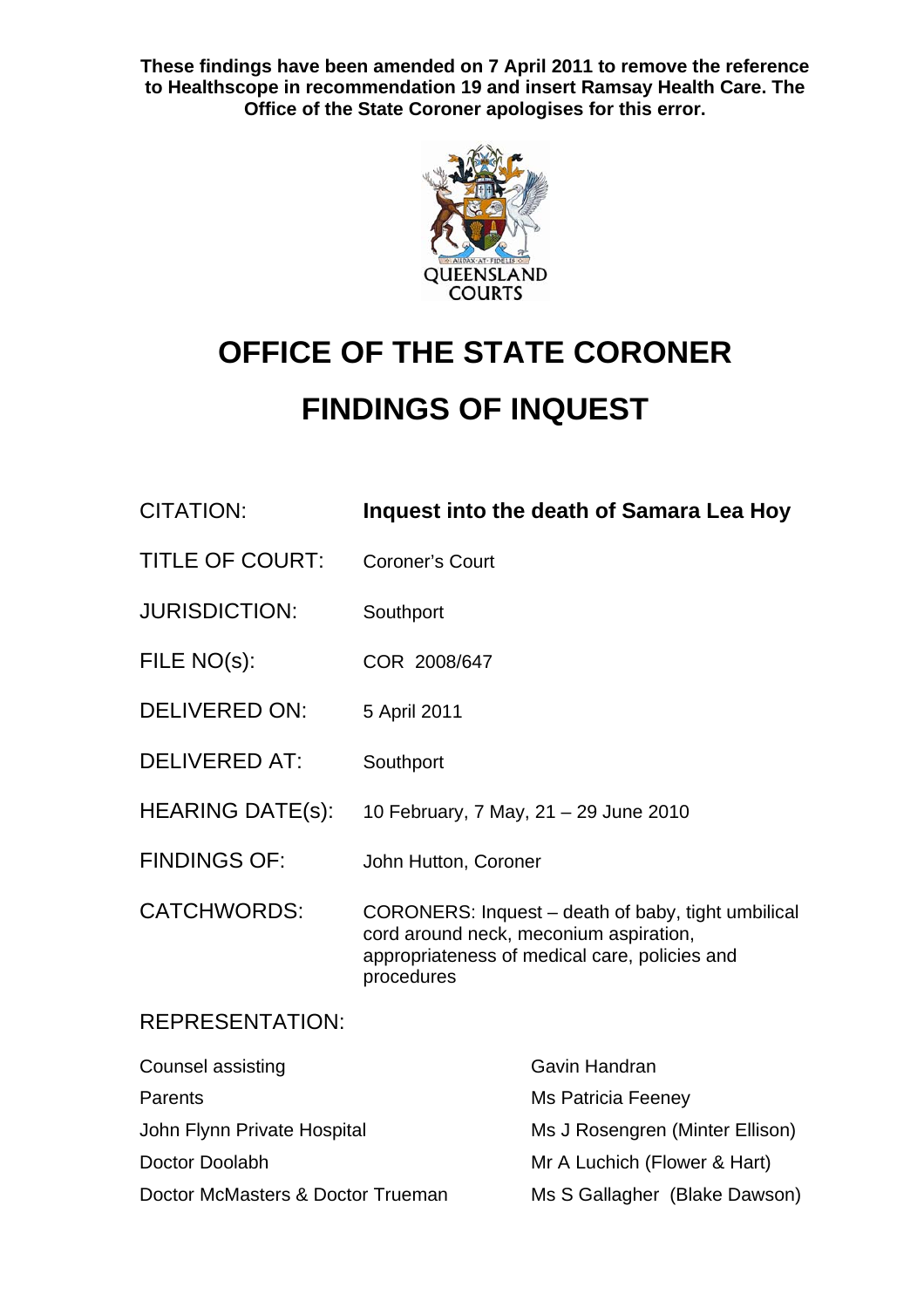Samara Lea Hoy (baby Samara) was born at 2.01am on the 8<sup>th</sup> November 2008. at John Flynn Private Hospital. She was delivered by Ventouse extraction after a prolonged second stage labour. She died shortly after birth.

An autopsy examination concluded that baby Samara died at birth of asphyxia caused by a tight umbilical cord around her neck.

## *Jurisdiction*

The coronial jurisdiction is enlivened because baby Samara died in Queensland and her death was a result of a health procedure; as such it constituted a 'reportable death' under the Act.

The Coroner has jurisdiction to inquire into the cause and the circumstances of a reportable death. If possible, s45 of the Coroner's Act requires the Coroner to find:

- a. whether a death in fact happened;
- b. the identity of the deceased;
- c. when, where and how the death occurred; and
- d. what caused the person to die.

The following additional questions were also examined at the inquest:

- The adequacy of the birth process employed at the hospital;
- The extent of any inadequacies in the birth process employed at the hospital during the birth process;
- The adequacy of the care and the management provided by the hospital during the birth process;
- The adequacy of policies and procedures in place at the hospital addressing the birth process and the care and management to be offered during the birth process; and
- The adequacy of the training of staff at the hospital in these policies and procedures;

In addition to the above issues the following specific issues were examined:

- a. whether the admission cardiotocography (**CTG**) monitoring was adequate and/or in accordance with existing policies;
- b. whether the FHR monitoring conducted during labour was adequate and/or in accordance with existing policies;
- c. whether there was any delay in calling the obstetrician;
- d. if there was delay in calling the obstetrician, what was responsible for the delay;
- e. the adequacy of the obstetrician's response; and
- f. was there a causal connection between the obstetric response and the death of baby Samara.

The process of an inquest is inquisitorial and the focus is on discovering what happened, not on ascribing guilt, attributing blame or apportioning liability.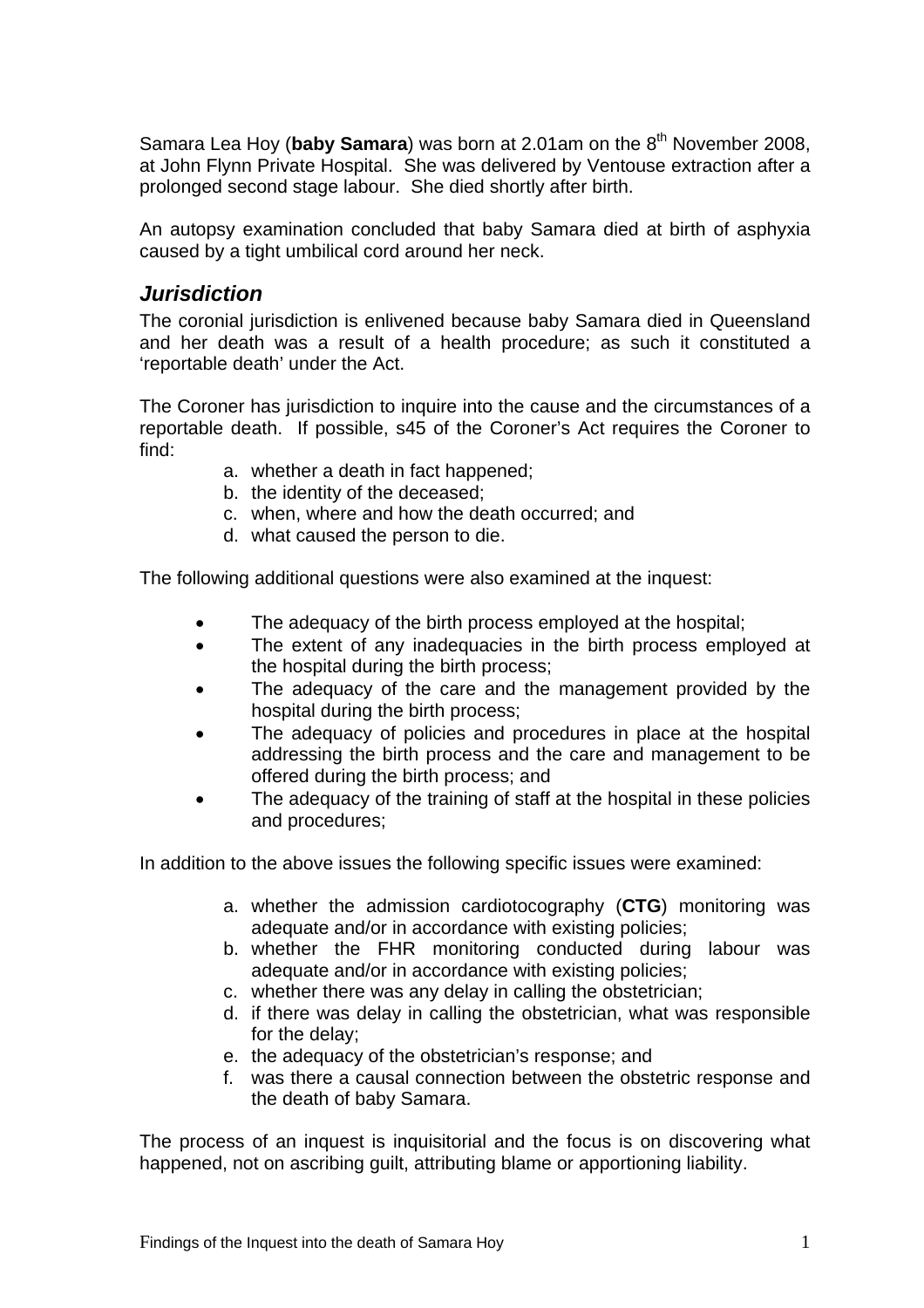Section 46 of the Coroner's Act allows a Coroner to comment on anything connected with a death which relates to public health or safety, the administration of justice, or ways to prevent deaths from happening in similar circumstances in the future.

# *Admissibility of evidence and the standard of proof*

A Coroner's Court proceeding is not bound by the rules of evidence. Section 37 of the Act provides that the court "may inform itself in any way it considers appropriate." However, not every piece of information, however unreliable, will be admitted into evidence and, even if admitted, necessarily relied upon. A Coroner can receive information which may not be admissible in other proceedings and have regard to its provenance (and inherent reliability) when determining what weight should be given to such information.

This is because an inquest is more of a fact-finding exercise rather than a means of apportioning guilt: an inquiry rather than a trial. It is not an adversarial proceeding.

A Coroner must apply the civil standard of proof; that is "proof on the balance of probabilities." This is referred to as "The *Briginshaw* sliding scale." This means that the more significant the issue to be determined; or the more serious an allegation; or the more inherently unlikely an occurrence; then in those cases the clearer and more persuasive the evidence should be in order for the court to be sufficiently satisfied that it has been proven to the civil standard.

A Coroner is obliged to comply with the rules of natural justice and act judicially. This means that no findings may be made adverse to the interest of any person who has leave to appear unless that person is given a right to be heard. *Annetts v McCann* makes this clear; this also includes a person or organisation being given an opportunity to make submissions against findings which might be damaging to the reputation of that person or organisation.

If a Coroner reasonably believes, from information obtained at an inquest or during the investigation, that such information may cause a disciplinary body for a person's profession or trade to inquire into, or take steps in relation to, the person's conduct, the Coroner may give that information to such a body.

# *The Evidence*

During the inquest it became apparent that medical records had been altered. As there was no opportunity for Dr Doolabh to do this, the only other party with a real interest in altering the records was midwife Fankhauser. She had both motivation and opportunity to so do, and during the inquest and subsequent to the inquest she has admitted altering the records. For this reason, the medical records needed to be examined carefully before relying upon them specifically in relation to that area covered by midwife Fankhauser. It is alarming that the second stage labour notes were commenced when Mrs Hoy was **NOT** in the second stage of labour. However, when Mrs Hoy was in the second stage of labour the records of the foetal heart rate were not recorded in five minute intervals, as required. The obstetrician, Dr Doolabh, did not make any records until after the baby was delivered. This is despite having attended earlier and subsequently sitting around and waiting for some time when he returned after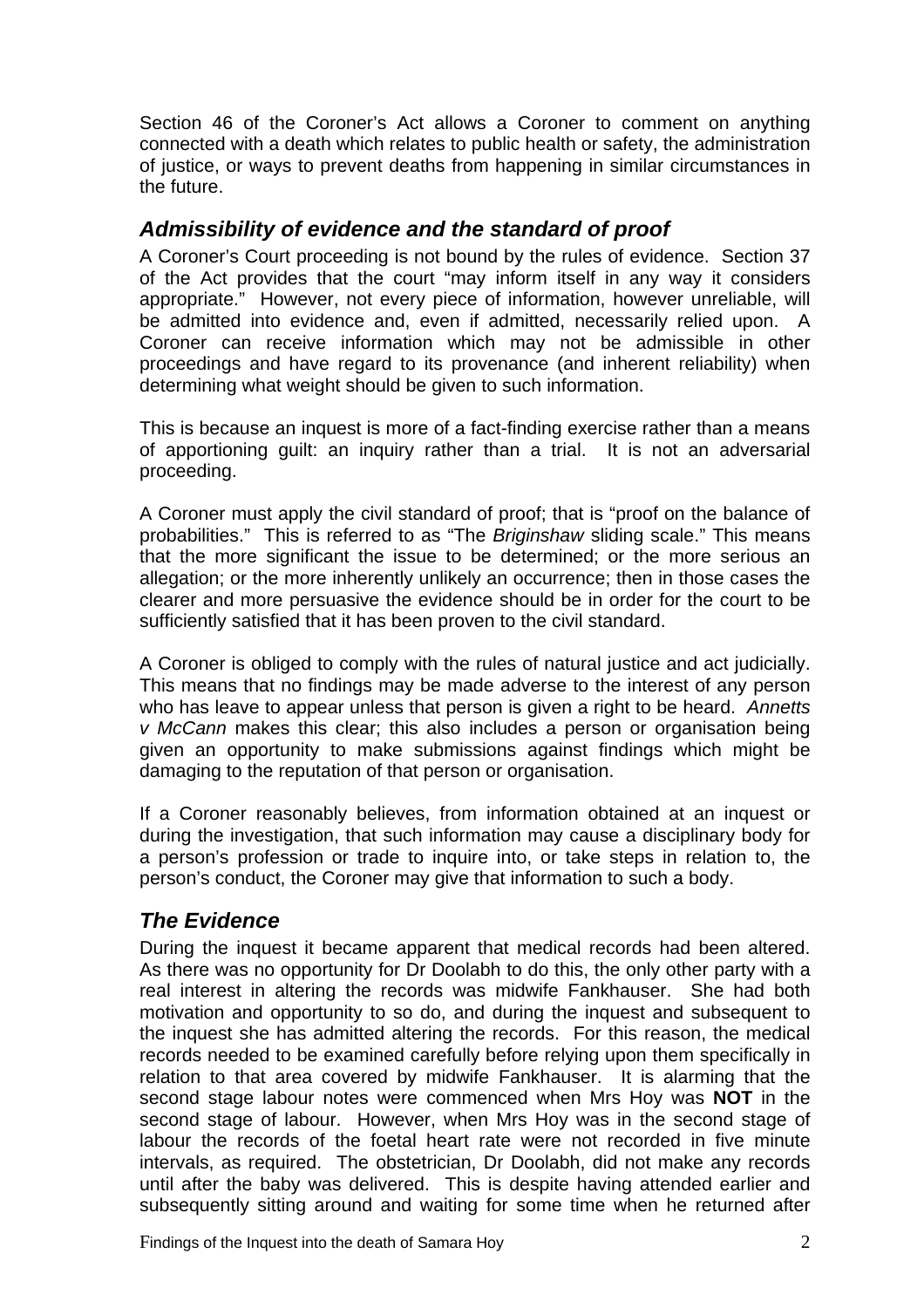midnight. It is noted that the medical records did not record Mrs Hoy's request for the CTG monitoring to cease, nor did they record interaction between herself and Dr Doolabh when she allegedly refused his offers of assisted labour.

# *Events during pregnancy*

Prior to Mrs Hoy presenting at the hospital on the  $7<sup>th</sup>$  November, she had been attended by Dr Trueman and her pregnancy was considered low risk. In October Mrs Hoy was seen by Associate Professor Pincotter for a suspected foetal arrhythmia. This was fully investigated and the question of arrhythmia was settled. Professor Pincotter described the condition as a series of ectopic beats and concluded that the matter was of no concern, unless there were runs of brachycardia or tachycardia. Mrs Hoy did not discuss with Dr Trueman the question of assisted birth or intervention.

In order to facilitate time off, the obstetricians, doctors Trueman, Doolabh and Tan, had an arrangement to cover each other every third weekend, and as this arrangement would have it, Dr Trueman's weekend off commenced on the  $7<sup>th</sup>$ November 2008, so according to the arrangement, Dr Trueman was covered by Dr Doolabh. Prior to the  $7<sup>th</sup>$  November 2008 Dr Doolabh had never met Mrs Hoy.

## *Antenatal classes*

John Flynn Private Hospital ran antenatal classes facilitated by midwife Fennell. These classes were held over a period of five weeks and were mainly focused on a normal delivery. Natural birth was emphasised as the preferred method of delivery. Mrs Hoy was told that the CTG monitor was used to both monitor the foetal heart rate and the mother's contractions, but the necessity for use of CTG monitoring was never fully explained to her. Mrs Hoy was led to believe the labour would be managed by the midwife, and if necessary an obstetrician would take over.

The classes did not fully explain when and how interventions may be necessary. Nor did the classes explain the reason for an urgent intervention. It was explained that when intervention was needed a midwife and an obstetrician would use the required method necessary to suit the situation. The question of timely interventions was never properly addressed in the classes, nor was the urgency of such emphasised. Overall Mrs Hoy got the impression from the classes that drugs were for pain relief and interventions were not ideal.

During the classes there was a noted lack of input from the obstetricians. Given the obstetrician is important in the case of intervention, and given that the birth process is a team effort, the antenatal classes should reflect the cooperation and interaction of the obstetrician and midwives and how they operate when an intervention is necessary.

During the inquest Diane Sapwell, the Director of Clinical Services, provided the Court with an update of the hospital's antenatal booklet, which was user friendly and positive. Whilst this booklet is of some assistance, more emphasis needs to be given to the intervention process. It is vital that mothers fully understand how a timely intervention is necessary for the welfare of the mother and child.

Birth plans need to be revised so that an expectant mother is aware that a birth plan must be flexible enough to urgently change to do whatever is necessary to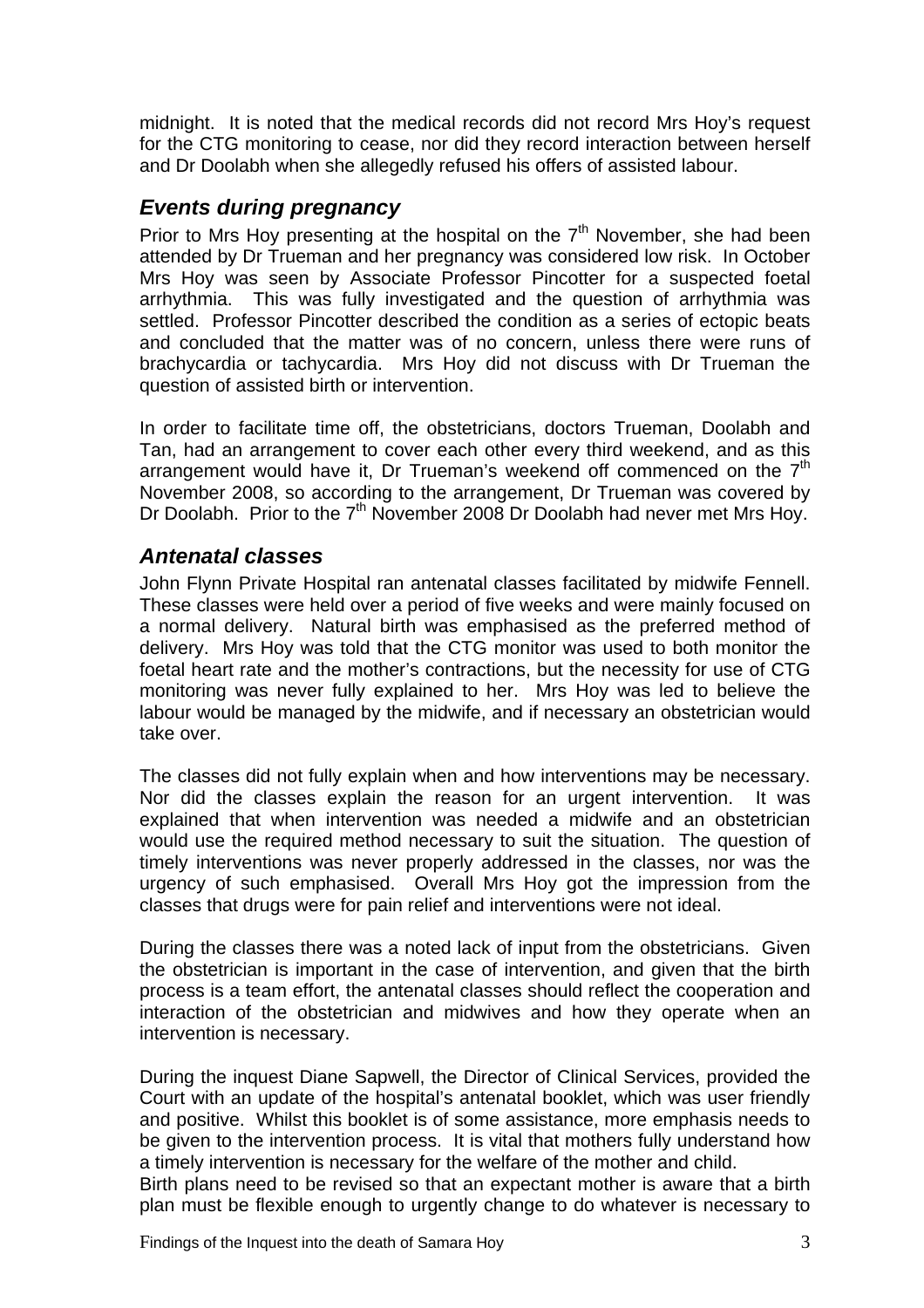deliver the baby safely by intervention. This takes into account the paramount concern for the welfare of the child together with the mother's health.

# *Admission CTG*

When Mrs Hoy was received into the hospital at 6:15pm on the  $7<sup>th</sup>$  November 2008, the labour ward was busy. Mrs Hoy was having contractions which commenced at 3:00pm that day and she was in established labour. At the time the hospital had a policy of "Assessment and Management of First Stage of Labour". This practice called for a minimum standard of a ten minute duration CTG. The policy also required the midwife to obtain baseline observations for blood pressure, pulse, temperature and communication.

During the inquest, both midwives Fennell and Peller accepted that a period of 20 minutes or more is required to obtain a good trace on a CTG. Midwife Peller went so far as to say that 20 to 30 minutes was ideal. In this case a CTG trace of less than five minutes was obtained by midwife Fennell. This was far too short. There is some dispute between the evidence of midwife Fennell and Mrs Hoy as to whether any encouragement was given to continue with the CTG, but midwife Fennell has no actual recollection nor written record of providing any such encouragement, nor offering Mrs Hoy any explanation for the use of the CTG. Mrs Hoy said in her evidence that she was not encouraged to continue with the CTG. I am prepared to accept Mrs Hoy's evidence that she was not told the CTG was necessary for the welfare of the baby. Midwife Fennell failed to record Mrs Hoy's refusal to continue with the CTG.

I find that if it had been explained to Mrs Hoy that a CTG was necessary to assess the on going welfare of her baby, she would have had no hesitation of accepting any discomfort of the CTG and adopted the procedure.

At the time, midwife Fennell was mainly preoccupied in getting Mrs Hoy into the spa to start pushing, because a vaginal examination by midwife Fennell caused midwife Fennell to believe Mrs Hoy was almost fully dilated.

Midwife Fennell failed to complete the birth record. This was contrary to the admission policy. Midwife Fennell was an experienced midwife and was well aware of hospital policy on admission of a patient such as Mrs Hoy. Any dereliction by her to follow this policy could not be attributed to ignorance on her part. She did not follow the admission procedures of the hospital, nor did she take steps to comply with them.

It became evident during the hearing that midwife Peller was also unaware of hospital policy. In her evidence she said that an admission CTG was only undertaken if the patient was a high risk. This is completely contrary to hospital policy. Given that midwife Peller was the midwife in charge that evening, it is evident that the policies and systems of the hospital were not followed nor understood by the midwives. This matter needs to be addressed urgently.

# *Foetal heart monitoring during labour*

The hospital policy followed The Royal Australian and New Zealand College of Gynaecologists (RANZCOG) clinical guidelines. These clinical guidelines required CTG monitoring to be undertaken in the presence of certain risk factors,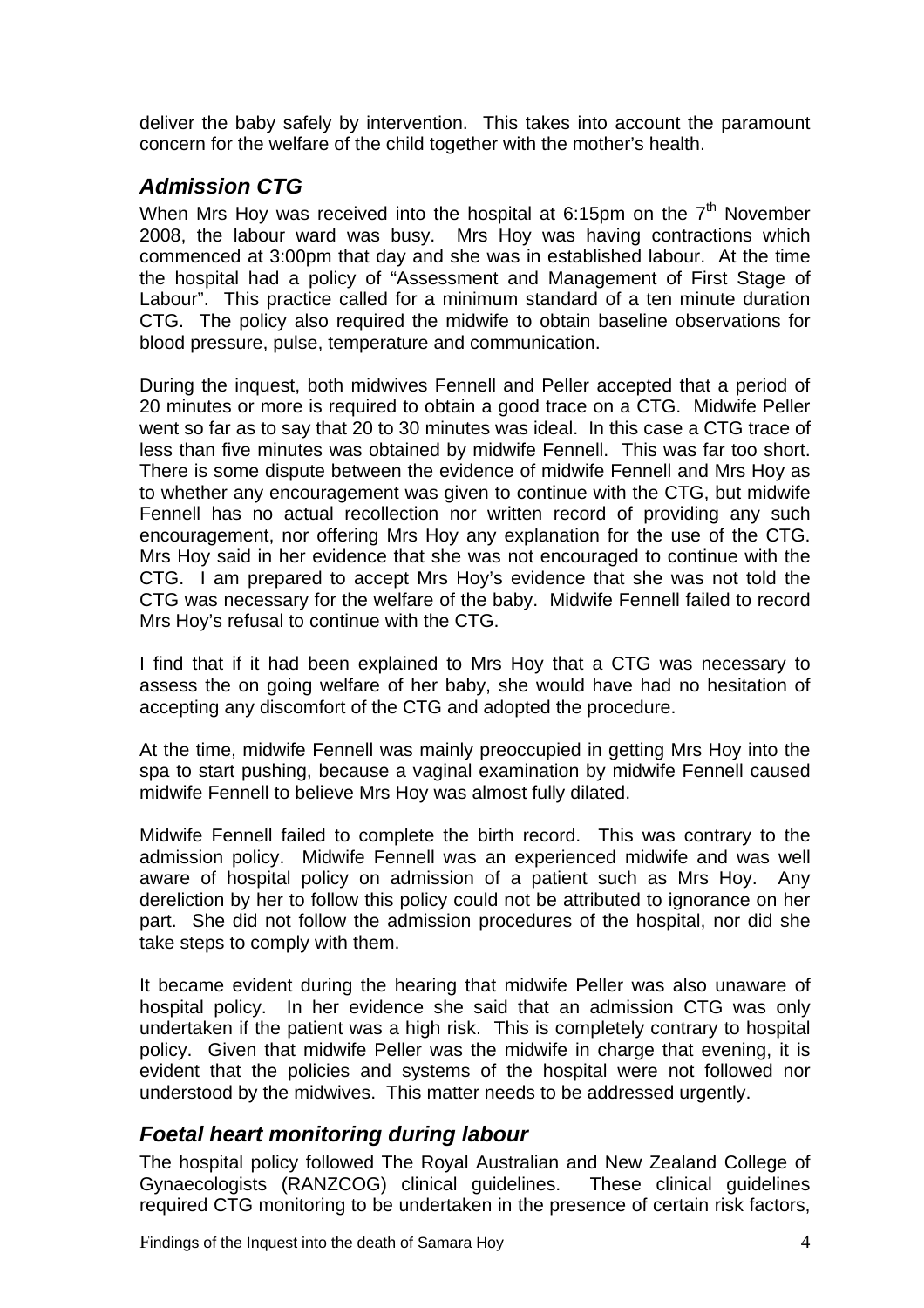one of which was the presence of meconium or blood stained licor which by itself triggers the requirement for a continuous CTG. Both midwife Peller and Fankhauser accepted the tachycardia was also a trigger for continuous CTG. In the absence of an identifiable risk, as mentioned above, foetal monitoring by use of a Dopler is acceptable at intervals of 30 minutes during the first stage, and, in the absence of a CTG, after each contraction and no less than five minutes during the second stage. The policy required the foetal heart rate findings to be recorded in the medical file.

The second stage of labour in the policy document reiterated the necessary intervals for recording the foetal heart rate.

In this case, midwife Peller commenced recording the second stage labour at 7:00pm. She said she did this because of what she had been told by midwife Fennell, namely that Mrs Hoy was fully dilated. It was not until 7:30pm that midwife Peller realised Mrs Hoy was not fully dilated. Although Mrs Hoy was not in the second stage, as believed by Peller, the foetal heart rate monitoring was not done in five minute intervals as required for a second stage monitoring, but in 15 and 30 minute intervals, completely contrary to hospital policy. Notwithstanding midwife Peller discovering at 7:30pm that Mrs Hoy was not in the second stage of labour, she continued to record information in the second stage document after 7:30pm, when she was aware that Mrs Hoy was not fully dilated and therefore not in the second stage of labour.

There was some dispute in evidence between midwife Peller and the Hoys as to the frequency of monitoring. Mr and Mrs Hoy maintained that midwife Peller left them alone for extended periods of time, whereas midwife Peller said she was out of the birth suite on a number of occasions, but only one occasion was she out of the suite for an extended period of time of 20 minutes or so. The other occasions lasted only minutes.

The partigram, as completed by midwife Peller, clearly indicated a rising base line in baby Samara's foetal heart rate from the time of Mrs Hoy's admission. The rise in base line of the foetal heart rate of 125 beats per minute (bpm) at 6:30pm to 140 bpm at 9:30pm and 150 bpm at 10:00pm is clearly an acceleration in the foetal heart rate, as defined by the RANCOG clinical guidelines, which should have been sufficient to trigger the continuous use of the CTG monitoring between 9:30pm and 10:00pm. There was no reason why this could not be done, as the CTG was present laying idle at all times in the birth suite.

It is apparent that both the policy in place at the time and the new policy, as adopted by the hospital since the death, are deficient, in that they fail to draw attention to matters of concern whether witnessed during a continuous CTG or Dopler. An acceleration to decelerations should be identified as a risk factor sufficient to warrant the commencement of continuous CTG monitoring.

At 10:30pm Midwife Fankhauser took over the care of Mrs Hoy, when midwife Peller's shift finished. It is noted that there were no foetal heart rate monitoring records kept between 10:00pm and 10:30pm. This was a fundamental breach of hospital policy.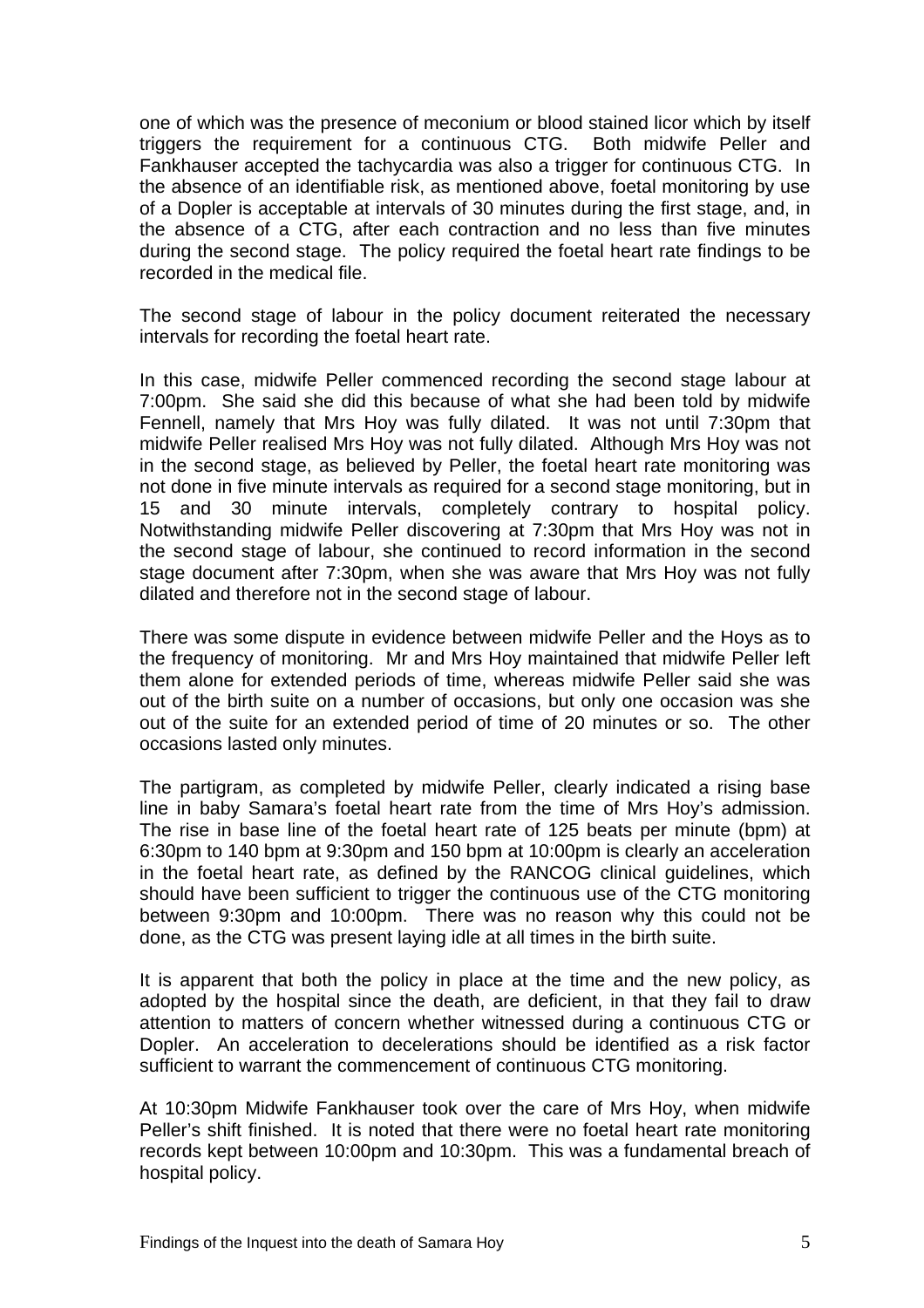From the time midwife Fankhauser took over the care of Mrs Hoy, Mrs Hoy was fully dilated and had an urge to push. Midwife Fankhauser is aware that Mrs Hoy was in the second stage of labour. At 10:30pm she noted the foetal heart rate was 170 bpm. This clearly indicated that baby Samara was tacycardic. Midwife Fankhauser noted this on the second stage document, however she charted the foetal heart rate at less than 145 on the partigram. No other foetal heart rate recordings were charted, despite the policy requiring this be done. Again, the policy was not adhered to.

The foetal heart rate, as recorded by midwife Fankhauser at 10:30pm, when noted against the rising base line on the partigram graph, indicated a clear need to undertake continuous CTG monitoring and to inform the obstetrician. This was not done.

The assessment and management of second stage labour policy required a continuous CTG to be undertaken in cases of foetal heart rate recordings above 160 bpm. Midwife Fankhauser failed to do this and was in breach of policy. Midwife Fankhauser failed to follow the normal labour/use of partigram policy. She failed to accurately record the foetal heart rate recordings taken at 10:30pm or thereafter record the foetal heart rate measurements, as required.

Midwife Fennell said she recorded the foetal heart rate measurements on a piece of paper which she kept in her pocket and which she said she later lost. She did not record foetal heart rate records between 11:45pm and 1:30am, on the second stage document, or in the labour notes. This is another fundamental breach of policy. The keeping of medical notes on a piece of paper kept in her pocket or elsewhere and then losing them is totally unacceptable.

Midwife Fankhauser's monitoring of the foetal heart rate between 10:30pm and 11:30pm did not comply with hospital policy which required continuous monitoring.

Another cause for concern was Mrs Hoy's slow progress. This gave another reason for continuous CTG. Given the fact that Mrs Hoy had no sign of progress after one hour in the second stage, and the policy of the hospital dictated that the obstetrician should be called in in such cases; given the rising foetal heart rate trend as recorded on the partigram and witnessed by Fankhauser, there could be no other conclusion that a continuous CTG monitoring should have been undertaken at 11:30pm or prior. The above facts cause me to conclude that midwife Fankhauser was derelict in her duty as a midwife.

At about midnight, midwife Fankhauser noted the presence of meconium. This is a sign of foetal distress, and again warranted the use of a continuous CTG in accordance with the hospital policy. Again, midwife Fankhauser failed to comply with the policy of the hospital. There was a systemic break down in the managing of Mrs Hoy's labour. It was apparent there had been a rise in the foetal heart rate base line since 6:30pm. The increase is graphically recorded on the partigram and becomes more graphic from 9:30pm on. Failure to adequately monitor the foetal heart rate was more than likely a cause of death for baby Samara. Had CTG monitoring been utilised and the partigram completed, as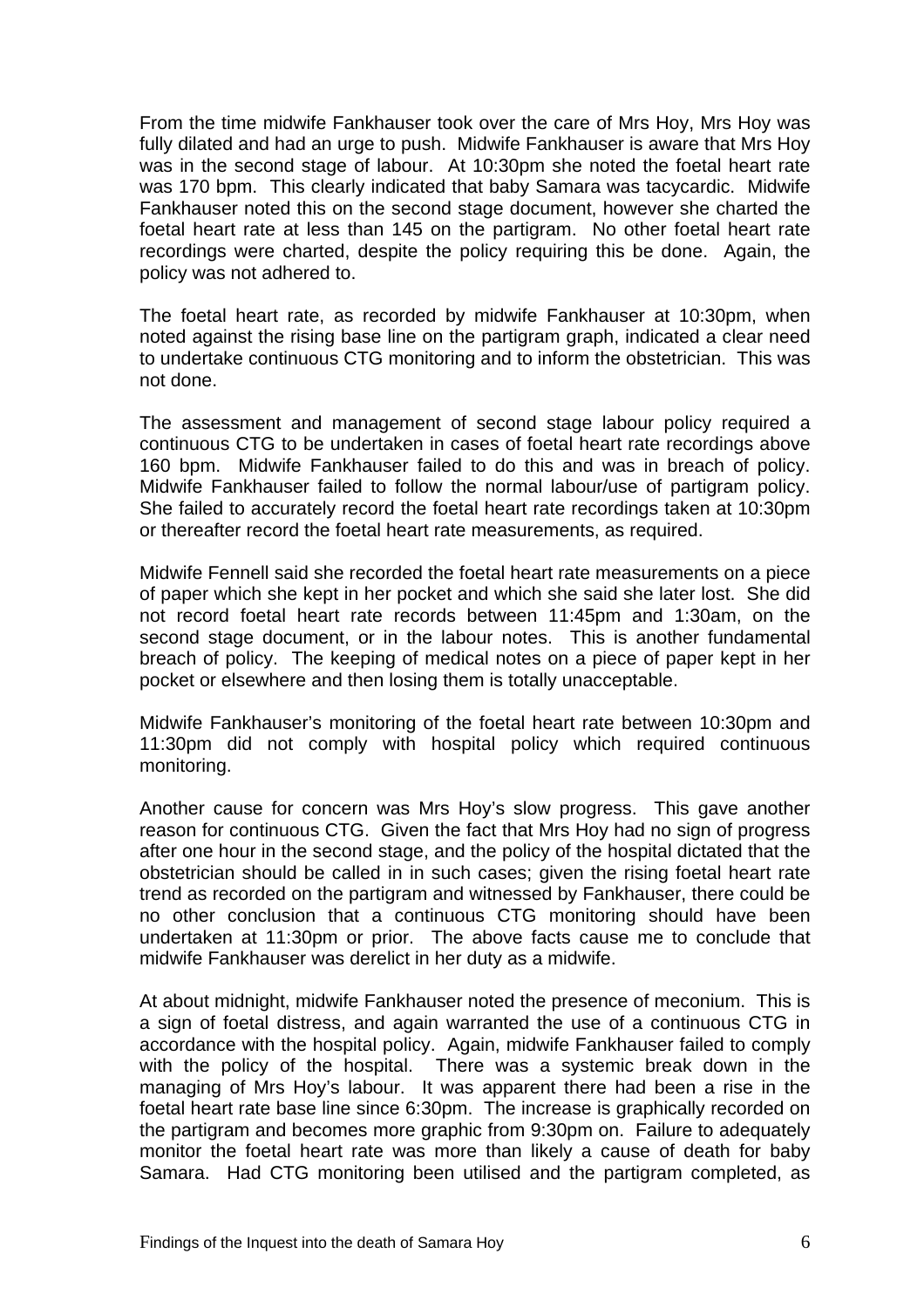required, in all probability intervention may have resulted in the safe delivery of Samara.

# *The delay in calling the obstetrician*

At the change over between 10:00pm and 10:30pm, midwife Peller stated that midwife Fankhauser told her she would call Dr Doolabh. Notwithstanding the fact that she had told midwife Peller she would call Dr Doolabh, she did not call him. Midwife Fankhauser failed to call Dr Doolabh at 10:30 when both the circumstances of the birth, as dictated by hospital policy, at that stage and her assurance to midwife Peller indicated that she should so do. I find that the accelerated baseline pattern of the foetal heart rate clearly indicated that Dr Doolabh should have been called at least at 10:30pm, when signs of tachycardia were present. Dr Doolabh's evidence is that he should have been called at 10:30pm is in agreement with this. Counsel on behalf of the hospital submitted Dr Doolabh's evidence that he should have been called at 10:30 is self serving and an abuse of hindsight and misguided. I disagree entirely with these submissions. The overwhelming evidence is that Dr Doolabh should have been called no later than 10:30pm. He was relying on midwives to monitor Mrs Hoy's progress and inform him accordingly. Dr Doolabh's evidence is that had he been called at 10:30pm he would have undertaken an emergency caesarean upon arrival due to an obstructed labour. Unfortunately, midwife Fankhauser failed to call Dr Doolabh at 10:30pm and the call was delayed until midnight. In these circumstances the foetal heart rate was in an elevated state between 10:30pm and midnight and 12:30pm, which was indicative of tachycardia and decelerations.

Mrs Hoy said in evidence that midwife Fankhauser told her she would wait until the baby's head showed before calling Dr Doolabh. Midwife Fankhauser admitted this was accepted practice but she denied saying it to Mrs Hoy. Given the fact that this was Mrs Hoy's first labour, and given the fact that midwife Fankhauser said this was normal practice, I accept Mrs Hoy as the more credible witness in this case, and that this was in fact stated by midwife Fankhauser, namely that she would wait for baby's head to show before calling Dr Doolabh. Dr Doolabh was not called until 12:11pm and he arrived at 12:30pm. By then it was too late. Had Dr Doolabh been called at 10:30, in accordance with hospital policy and also in accordance with what midwife Fankhauser told midwife Peller, baby Samara may have been delivered alive and well by way of caesarean section which could have been done by 11:30pm, which in turn coincides with the time that Dr Williams (the pathologist) estimates that baby Samara commenced to aspirate meconium, and the slow tragedy of her death had begun.

# **Dr Doolabh**

Dr Doolabh was the obstetrician who attended Mrs Hoy during the birth. He first saw Mrs Hoy at 7:00pm when she was in the first stage of labour. Dr Doolabh briefly read Mrs Hoy's medical notes, introduced himself to Mrs Hoy while she was in the spa and then left for home. Dr Doolabh was called shortly after midnight and told Mrs Hoy had been pushing for one-and-a-half hours without any sign of the baby's head. He was also informed of tachycardia and meconium.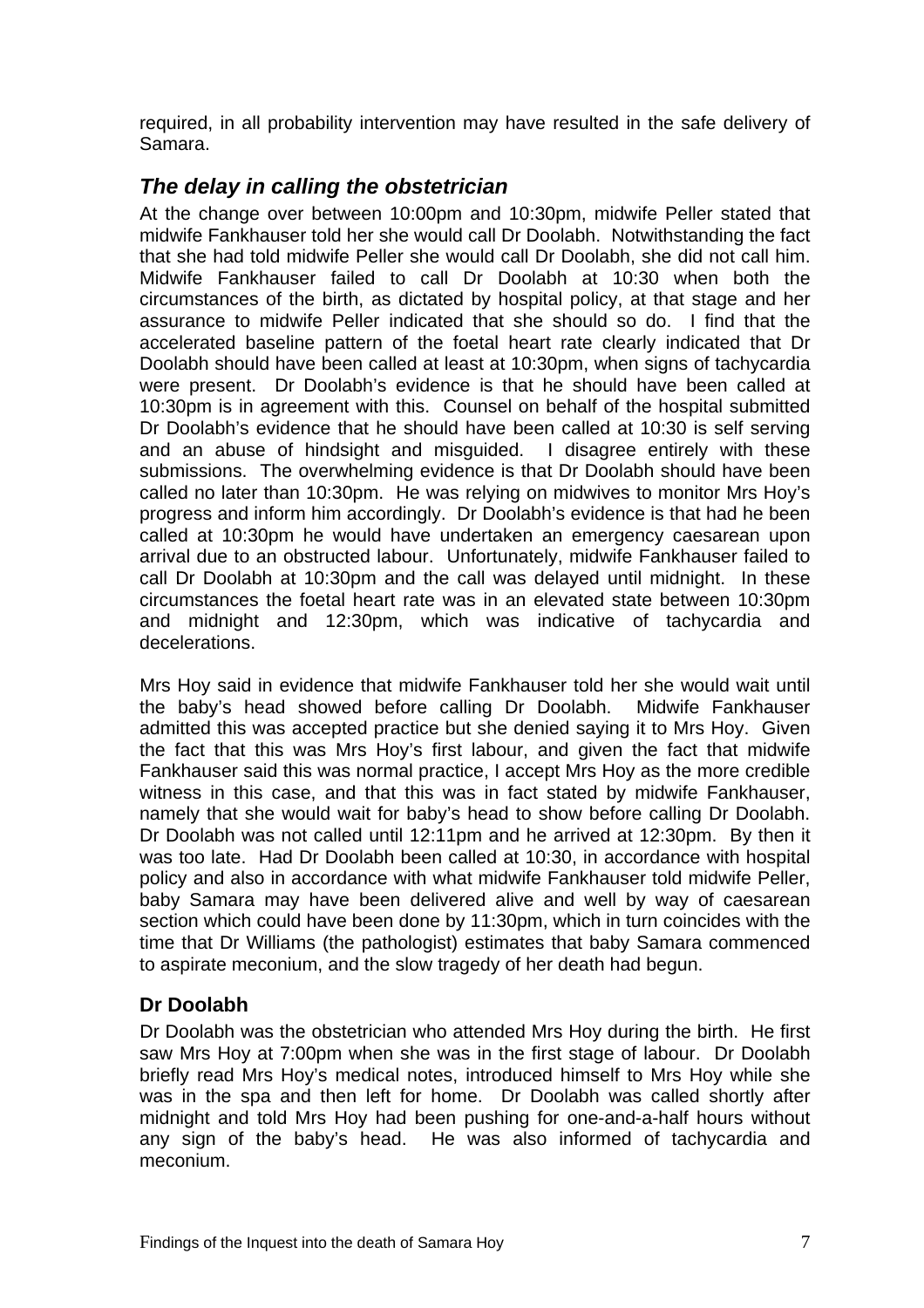As previously mentioned, the presence of tachycardia and meconium are warning signs to any obstetrician. Dr Doolabh said as a result of the information told to him by midwife Fankhauser, he was coming in to do a Ventrouse extraction because of the meconium and because at this time she had been pushing for one-and-a-half hours and the head is not visible.

This was disputed by midwife Fankhauser. She said she was not directed by Dr Doolabh to have the Ventrouse extraction, vacuum, prepared. In fact, when Dr Doolabh arrived at 12:30pm Mrs Hoy was exhausted as she had been in the second stage of labour for some two hours, and although Mrs Hoy had been pushing for two hours, there was still no head of the baby visible. When Dr Doolabh did arrive, the sense of urgency seemed to dissipate as he settled on the window edge at the bottom of the bed and remained there for some time. Midwife Fankhauser meanwhile said she performed a catheter on Mrs Hoy to remove any possible obstruction caused by a full bladder. This was done just prior to Dr Doolabh arriving. There was some dispute as to how long Dr Doolabh remained on the window edge at the bottom of the bed. Midwife Fankhauser said he remained on the ledge for approximately 30 minutes. Dr Doolabh initially said he sat on the window ledge for 15 minutes and later said he sat there for about one hour. Dr Doolabh then said he sat on the window ledge about three times between five and ten minutes each.

Finally, Dr Doolabh accepted that he sat on the window ledge for approximately 30 minutes. Whether Dr Doolabh sat on the window ledge for 30 minutes or one hour, observing Mrs Hoy, any sense of urgency seems to have dissipated by assuming his position at the end of the bed, waiting and watching. All this time the CTG was sitting, unused beside the bed. It did not occur to Dr Doolabh to commence a continuous CTG, despite the evidence of a rising foetal heart rate and tachycardia as recorded on the medical file. Dr Doolabh did not even undertake a vaginal examination; he just sat at the end of the bed on the window sill between one and one half an hour, ignoring the urgency of the situation.

The evidence of Dr McLaren (an expert obstetrician called to assist the court) is that Dr Doolabh should have done a vaginal examination so as to ascertain the position and station of the baby's head. This would have enabled an experienced obstetrician to understand why the baby had not been delivered. Dr McLaren, an experienced obstetrician, later by way of letter dated  $5<sup>th</sup>$  August 2010, stated that the position of the baby's head to a Ventrouse extraction was important and could only be ascertained by way of a vaginal examination. This was not carried out by Dr Doolabh when he arrived and waited on the window sill at the foot of the bed between one hour and one half an hour. Given Dr Doolabh's brief reaction on entering the birth suite, and the dispute between Dr Doolabh and midwife Fankhauser, I am inclined to accept that Dr Doolabh did not tell midwife Fankhauser he was coming in to do a Ventrouse extraction, because if he did tell her this, his behaviour upon entering the birth suite would have been completely different to that which he displayed.

Dr Doolabh did not seem to take control of the situation and when queried by Mrs Hoy on two occasions, he only offered options as to how labour could progress including Ventrouse extraction. He did not impress her with the urgency of the situation, nor was he firm and direct in explaining how intervention was used and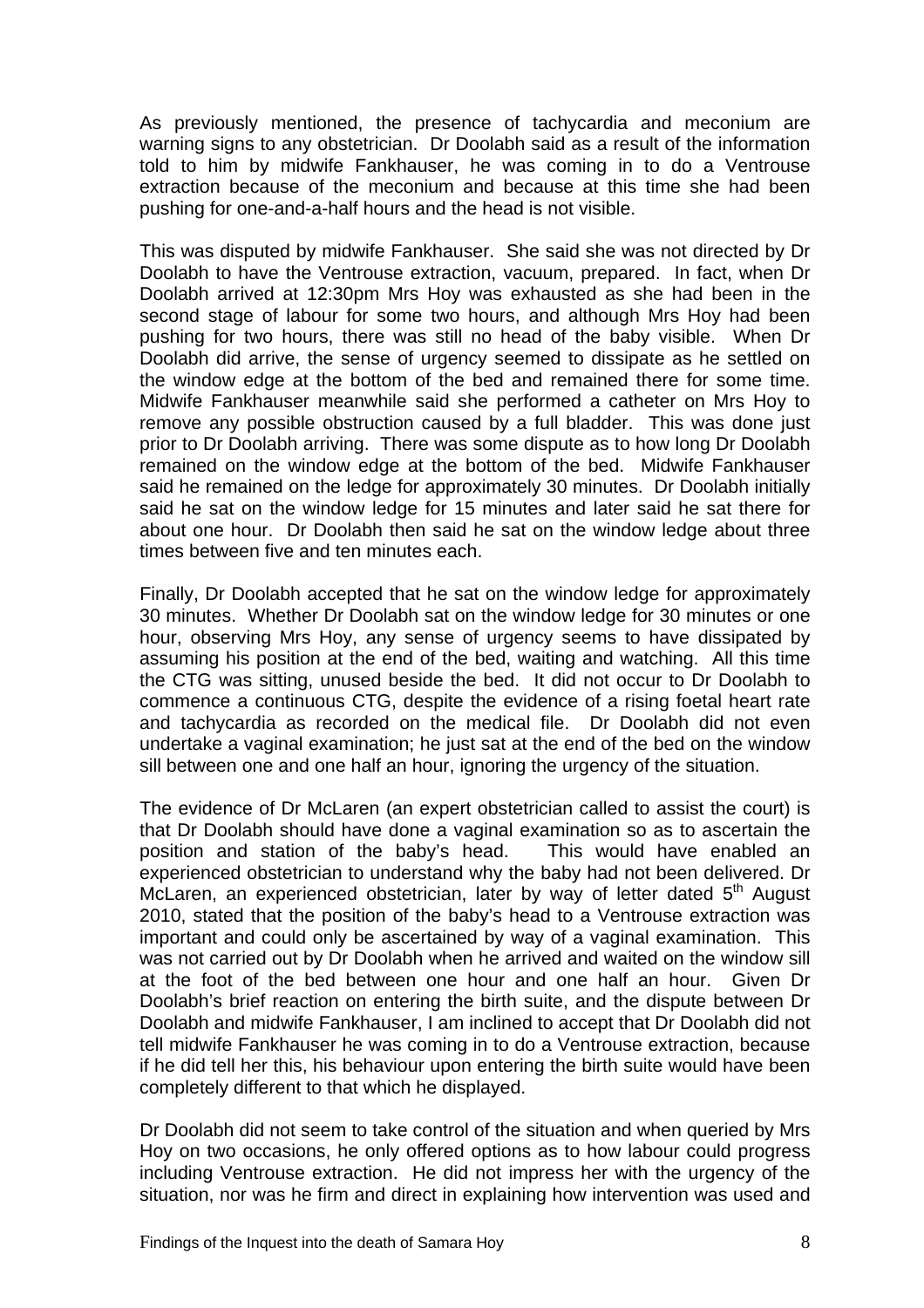why it should be used. In fact, his advice was of no assistance to Mrs Hoy. This was Mrs Hoy's first pregnancy and she needed some direction and help. By giving her a series of options, Dr Doolabh was putting the ball more into her inexperienced court rather than taking control of the situation himself. Given that Dr Doolabh said he told midwife Fankhauser he was coming in to do a Ventrouse extraction, it seems rather alarming and amazing that he took so long to raise this procedure with Mrs Hoy. He says he raised it with her at 1:00am.

Dr Doolabh accepted the Ventrouse extraction was employed in cases of foetal distress and maternal exhaustion. These signs were clearly present on his arrival. He however delayed and could not provide any explanation for his delay. Given that his evidence is that he told midwife Fankhauser on the telephone he was coming in to do a Ventrouse extraction, there seems no explanation as to why he then waited until after 1:00am to attempt a Ventrouse extraction. Indeed, although Mrs Hoy was exhausted, and the signs of foetal distress were there for one hour after he arrived, he did not attempt a Ventrouse extraction until 1:30am, by which time Mrs Hoy was well and truly exhausted.

Dr Doolabh put a series of options to Mrs Hoy in her exhausted state. The situation did not call for options, but for assertive leadership and direction. Dr Doolabh did not provide this to Mrs Hoy. Mrs Hoy attempted to get advice from a relative in the USA. All this demonstrates is the lack of leadership and professional direction Mrs Hoy was given. It also is a measure of the desperation Mrs Hoy had reached. Mrs Hoy was however unable to get this advice from her relative. Out of frustration Mrs Hoy agreed to a Ventrouse extraction. When the Ventrouse extraction was commenced, midwife Martin was summoned to attend. She assumed she was there because of foetal distress, and the medical records at 1:40am record "difficulty hearing; fh vacuum applied two x midwives present". The Ventrouse extraction commenced at 1:45am and, despite a number of attempts by Ventrouse extraction, Dr Doolabh was unsuccessful as the cup kept slipping from the baby's head. Eventually, the use of an older style cup succeeded in successfully extracting the baby. It was during this procedure that the foetal heart rate was undetectable.

Dr Doolabh failed to call or arrange for a paediatrician to be called when hospital policy dictated that in this case a paediatrician needed to be present at the birth. Given that there was sufficient foetal distress recorded, Dr McMaster, a paediatrician on call, should have been present at the birth. In his evidence Dr McMaster said if called he would have attended. He lived 20 minutes from the hospital. Even Dr McMaster was unaware of the policy of the required paediatrician to be present for a Ventrouse delivery.

If, as Dr Doolabh claimed he had said to midwife Fankhauser, that he was coming in shortly after 12:00, midnight, to do a Ventrouse extraction, Dr McMaster should have been called to be present in accordance with hospital policy. He was not called, as required.

Upon being born, the umbilical cord was wrapped tightly around baby Samara's neck and she was covered with thick meconium. She was pale and hypotonic. Her foetal heart rate had dropped to 40 bpm and she had no spontaneous respiration. The baby was placed on Mrs Hoy's stomach and the cord was cut,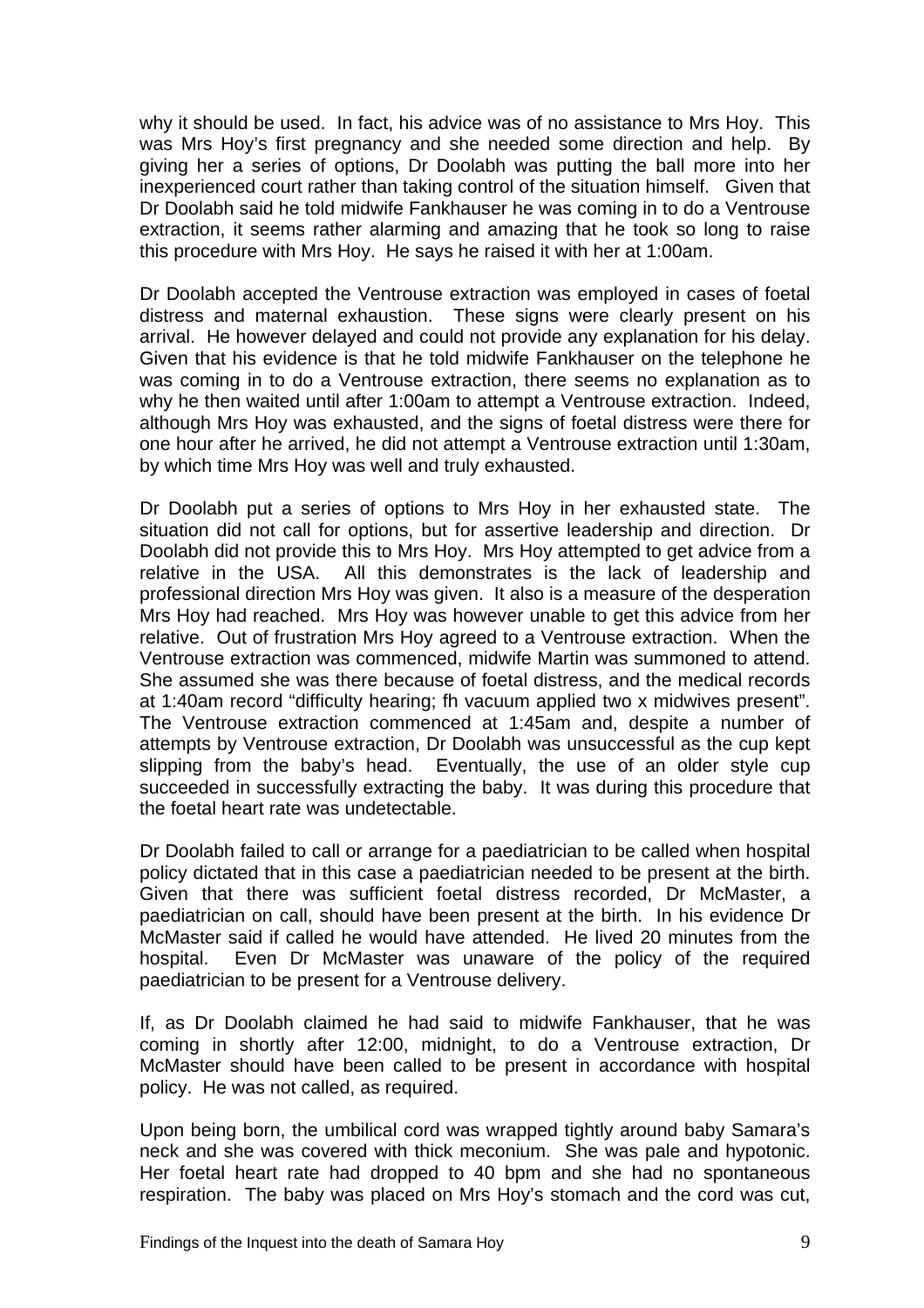after which she was taken immediately to the resuscitation trolley. She did not have spontaneous respiration. Upon being placed on the resuscitation table, baby Samara's heart rate was about 40 to 50.

Midwife Fankhauser assisted with the resuscitation and at this stage midwife Fankhauser arranged for Dr McMaster, the paediatrician, to come in immediately. In the meantime, Dr Cavanagh, an Intensive Care Unit Registrar, arrived to assist. Baby Samara was intubated and given two doses of adrenaline together with oxygen. At 2:30am Dr McMaster arrived and resuscitation continued in vain.

In relation to Dr Doolabh's first attendance to the birth suite at 7:00pm, it was submitted on his behalf that even if Dr Doolabh attained a longer CTG trace, according to Dr McLaren, it would have been normal and reassuring. In respect to this, Dr McLaren said in evidence: "It's too short to really comment on all the parameters that we comment on. You need a significant length, usually 15 to 20 minutes, to comment on where is the baseline. It is impossible to say where the baseline is, because it looks like it starts at 120. It actually goes up to 145-150 when it's taken off. So, it's impossible to determine the baseline on the short strip that we've got, but the heart rate is within the normal range." I note, notwithstanding, what has been put on behalf of Dr Doolabh, he agreed that ideally a longer CTG ought to have been carried out and that he ought to have had Mrs Hoy exit the spa and taken a longer CTG trace. This did take place in this initial introduction to Mrs Hoy. Dr Doolabh's evidence was that he received some comfort, having reviewed this CTG. This, according to Dr McLaren, was impossible to determine.

It is submitted on behalf of Dr Doolabh that when he returned to the hospital on the second occasion "he was advocating delivery of baby Samara" and that he recommended that Mrs Hoy proceed with the vacuum extraction. I do not accept that Dr Doolabh recognised the urgency of the situation. He only offered a series of options to Mrs Hoy. It would appear that Mrs Hoy had the option to either proceed with the pushing and deliver by natural means. The other option was to do an assisted delivery. Given the urgency of the situation, Dr Doolabh should have recognised that there was no "option" but that it was necessary to deliver the baby as soon as he arrived. In fact, Dr Doolabh did not proceed to use the Ventrouse extraction immediately after he arrived. If Dr Doolabh instructed midwife Fankhauser to prepare for a Ventrouse extraction upon his arrival, then one is left wondering why he waited 30 minutes, sitting at the bottom of the bed before he commenced the extraction.

Midwife Fankhauser said she inserted a catheter into Mrs Hoy at the time to relieve the pressure of her bladder, not as instructed by Dr Doolabh to prepare for an urgent Ventrouse extraction. Dr Doolabh's actions on attending the hospital on the second occasion do not bespeak the urgency of the situation.

It is submitted on Dr Doolabh's account that there is something inherently illogical to suggest that at 12:30am in the morning Dr Doolabh would be coming to the hospital to wait around and observe Mrs Hoy to continue to push, and that he would want to intervene immediately to deliver the baby is more likely inconsistent with the intention that he formed when called. This is completely contrary to what he did.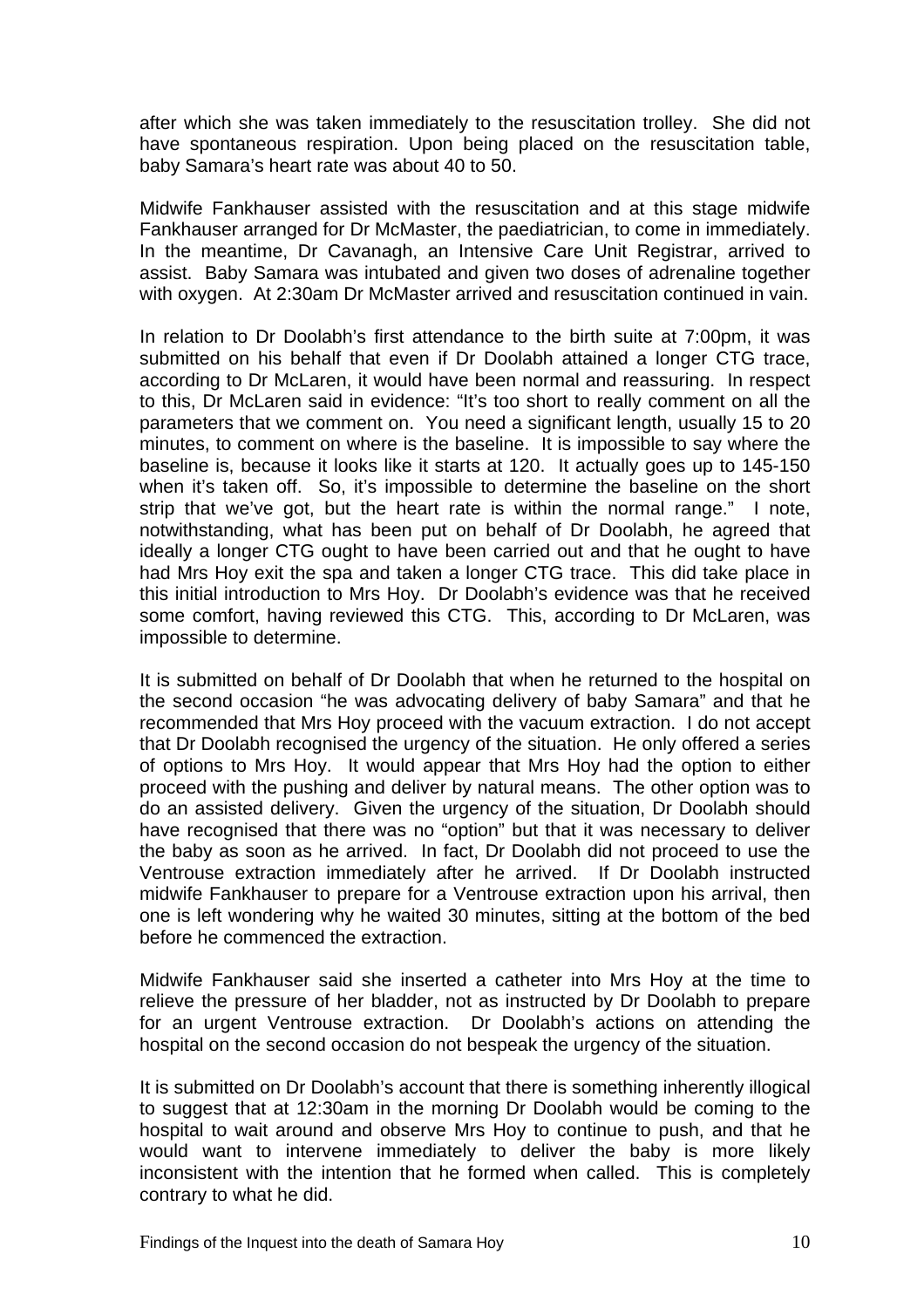Notwithstanding the fact that Dr Doolabh sat at the bottom of the bed for some time, he did not make any contemporaneous notes of any conversation he had with Mrs Hoy. He did not venture to explain to her the urgency of the situation and the urgency of an intervention. His only explanation was by way of a series of options. His communication to Mrs Hoy was woeful. He did not in any way adequately explain the risks, if the "options" were not followed. In short, Dr Doolabh's behaviour can only be described as substandard.

## **Dr Trueman**

Dr Trueman was initially Mrs Hoy's obstetrician. Dr Trueman did not give evidence as an independent expert, but given the fact that he had managed Mrs Hoy's pregnancy, he was well placed to comment on the care and management Mrs Hoy received during her labour.

Dr Trueman described the care and management of Mrs Hoy's labour as substandard, both from an obstetric and midwifery standard. In summary, Dr Trueman said the following matters needed to be addressed in relation to Mrs Hoy's care and management:

- a) A longer admission CTG trace;
- b) The CTG to be re-applied, certainly when meconium was first noted at midnight;
- c) Dr Doolabh to be called after one hour of pushing (ie 11.30pm);
- d) Delivery of the baby when Dr Doolabh arrived (ie 12.30pm);
- e) Strong recommendations being given with an explanation of the risks when discussing assisted delivery.

I accept Dr Trueman's summary and, as I have previously said, I also find the care and management of Mrs Hoy substandard.

## **Dr McLaren**

Dr McLaren was an expert appointed by the court to assist the court. She provided three reports and Dr McLaren reviewed the evidence independently and presented as an expert witness in the field, notwithstanding the fact that Dr McLaren was cross-examined, her evidence and opinions were unshaken.

In her initial report, Dr McLaren stated that:

- a) Labour was not monitored appropriately. The CTG should have been applied for longer on admission and when meconium was present. It should have been explained to Mrs Hoy as to why CTG monitoring was important given the history of irregular heart beat and the presence of meconium;
- b) Labour was not appropriately managed:
	- i. The medical file was incomplete and inadequately maintained. Mrs Hoy's blood pressure and pulse were not recorded, for instance;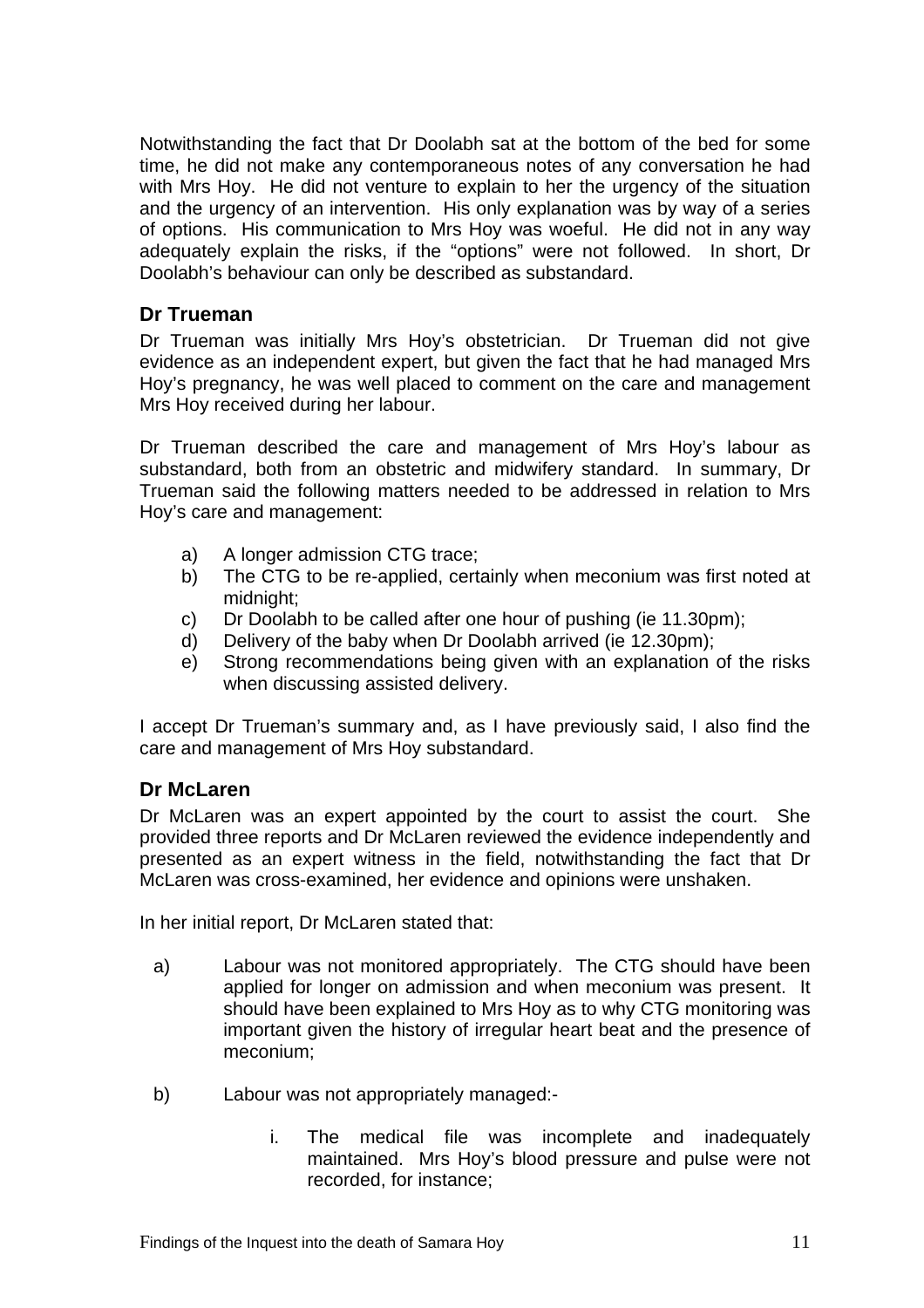- ii. The second stage document starts at 7:00pm when the cervix was not fully dilated until 10:30pm;
- iii. The exact time that second stage commenced is not clearly indicated
- c) The second stage was protracted and the progress was slow. Syntoncinon should have been considered. The second stage was not normal and was allowed to go too long before Dr Doolabh was called. The second stage then continued for too long after Dr Doolabh arrived – it was allowed to continue for a further one hour and 10 minutes. Dr Doolabh should have been more insistent to expedite delivery. The paediatrician should have been called given the loss of the foetal heart rate during the vacuum extraction.
- d) Dr Doolabh should have been called at 10:30pm when tachycardia was noted, or failing that at 11:00pm, or failing that at midnight;
- e) If a CTG was done earlier there would most likely have been a nonreassuring trace and delivery could have been expedited much earlier than 1:40am. This may have reduced the amount of meconium aspirated.

In her evidence, Dr McLaren went further and said:

- a) Had the admission CTG been undertaken for 10 to 15 minutes, it would most likely have produced a reassuring trace,
- b) It is possible that the changes noted in the cervix were an indication that the cervix was oedematous,
- c) Between 9:00pm and 10:00pm, before the cervix was fully dilated, would have been the ideal time for baby Samara to be delivered,
- d) Had the CTG been used from early on, it is likely that it would have shown a non-reassuring trace,
- e) The CTG should have been applied before 10:30pm,
- f) Most likely, if the CTG was applied at 10:30pm it would have showed tachycardia and Dr Doolabh would have been called within five to 10 minutes,
- g) Even though it is not documented, the FHR was probably higher than 170bpm before 10:30pm. If this was picked up, that would have been further reason to undertake CTG monitoring,
- h) Based on the information conveyed to Dr Doolabh over the telephone, he should have undertaken a vaginal examination upon arrival and made a strong recommendation for a vacuum delivery,
- i) Adequately monitored with CTG, the baby should have been delivered by caesarean section at about 10:20pm,
- j) Had intervention occurred earlier, it is most likely that baby Samara would have survived,
- k) The FHR does not accelerate in second stage it decelerates,
- l) The rising baseline of the FHR in this case was likely due to baby Samara developing hypoxia and that the hypoxia probably started before 10:00pm to 10:30pm,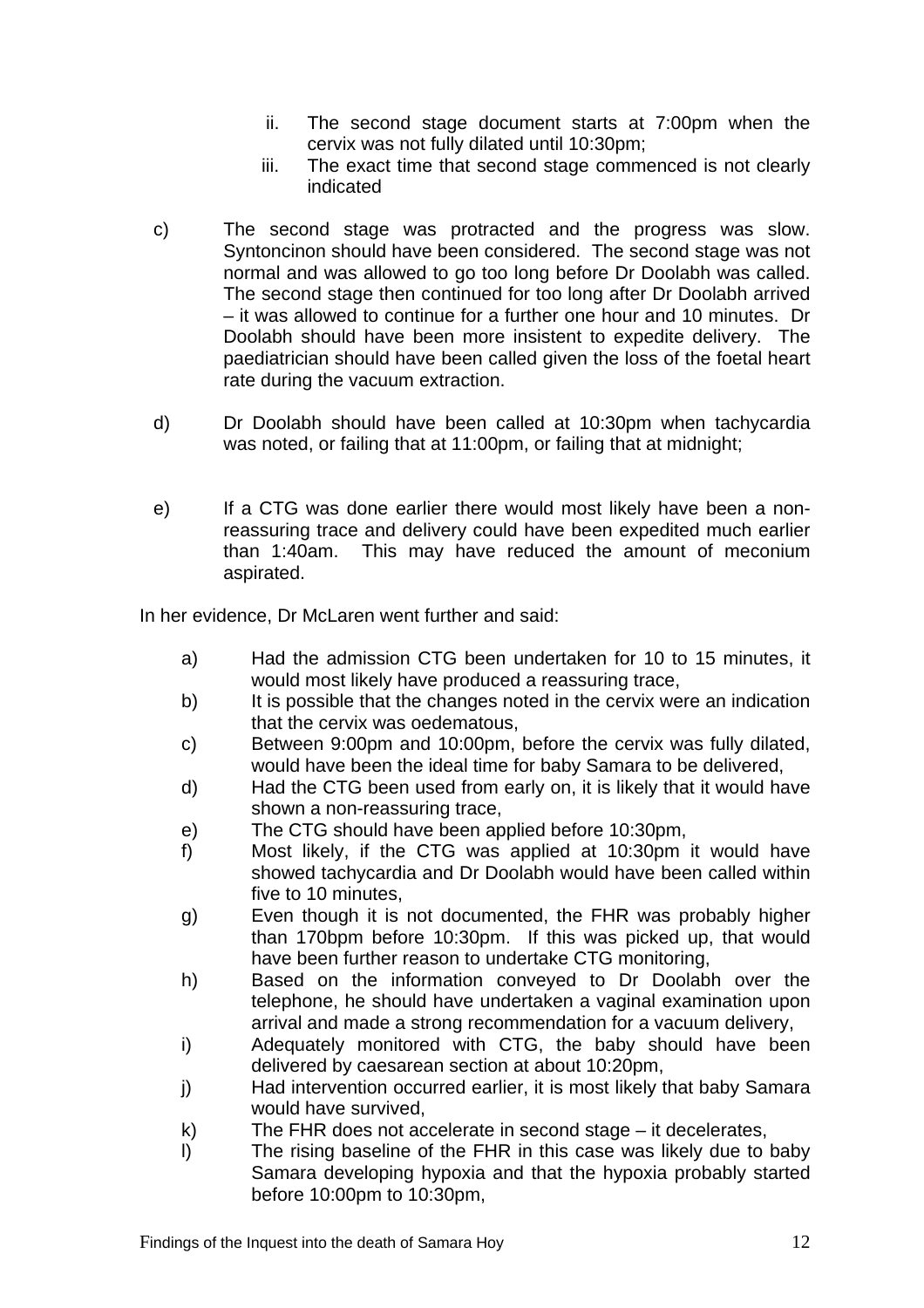- m) The baby's expose to the hypoxia and resulting acidosis is critical. The earlier the baby is delivered before exposure to acidosis and hypoxia the better the outcome,
- n) Had CTG monitoring showed a non-reassuring trace and a caesarean section been undertaken at about 10:30pm, it is more likely than not that baby Samara would have been born alive,
- o) The meconium was probably aspirated at least from 11:00pm,
- p) Had Dr Doolabh undertaken a trial of vacuum upon his arrival at12:30am baby Samara would likely have been born at 1:30am. By then baby Samara would have been severely hypoxic and acidodic, putting her in such a state that she was either incompatible with life or presenting with a very high chance of severe hypoxic ischaemic encephalopathy or cerebral palsy.

Dr McLaren said in evidence it is not uncommon for meconium to be present but this need not always be fatal. It is present in about 20-30% of deliveries and meconium aspiration occurred in 5% of all deliveries with meconium stained fluid. Of those infants, only 12% die.

Dr McLaren also said that, given the autopsy findings, it was most likely that there was intrapartum hypoxia. That is consistent with Dr Williams' assessment. Dr McLaren identified the window of opportunity as being between three to four hours.

Following the hearing, Dr McLaren produced a supplementary report. It helpfully summarises her opinion on matters of causation and provides two proposed recommendations. Dr McLaren was of the opinion that the care and management of Mrs Hoy's labour was substandard in numerous aspects which contributed to the death of baby Samara.

## **Dr Rebecca Williams, the forensic pathologist**

A forensic pathologist, Dr Rebecca Williams, performed an autopsy and notes the cause of death as:

1 (a) Main disease or condition in infant: Tight umbilical cord around neck.

1 (b) Other disease or conditions in infant: Meconium aspiration.

1 (c) Main maternal disease or condition affecting infant: Prolonged second stage of labour.

1 (d) Other maternal diseases or conditions affecting infant: Nil

Underlying cause of death 2. Birth asphyxia

During evidence, Dr Williams pointed out the significance of the findings of the histological examination of the lungs. They showed signs of meconium aspiration but there was no evidence of inflammation. Dr Williams said that, usually, meconium needs to be present for between four to six hours to cause an inflammation reaction. Dr Williams therefore concluded that the longest baby Samara was distressed was four to six hours. That places the out timeframe of distress between 8:00pm to 10:00pm.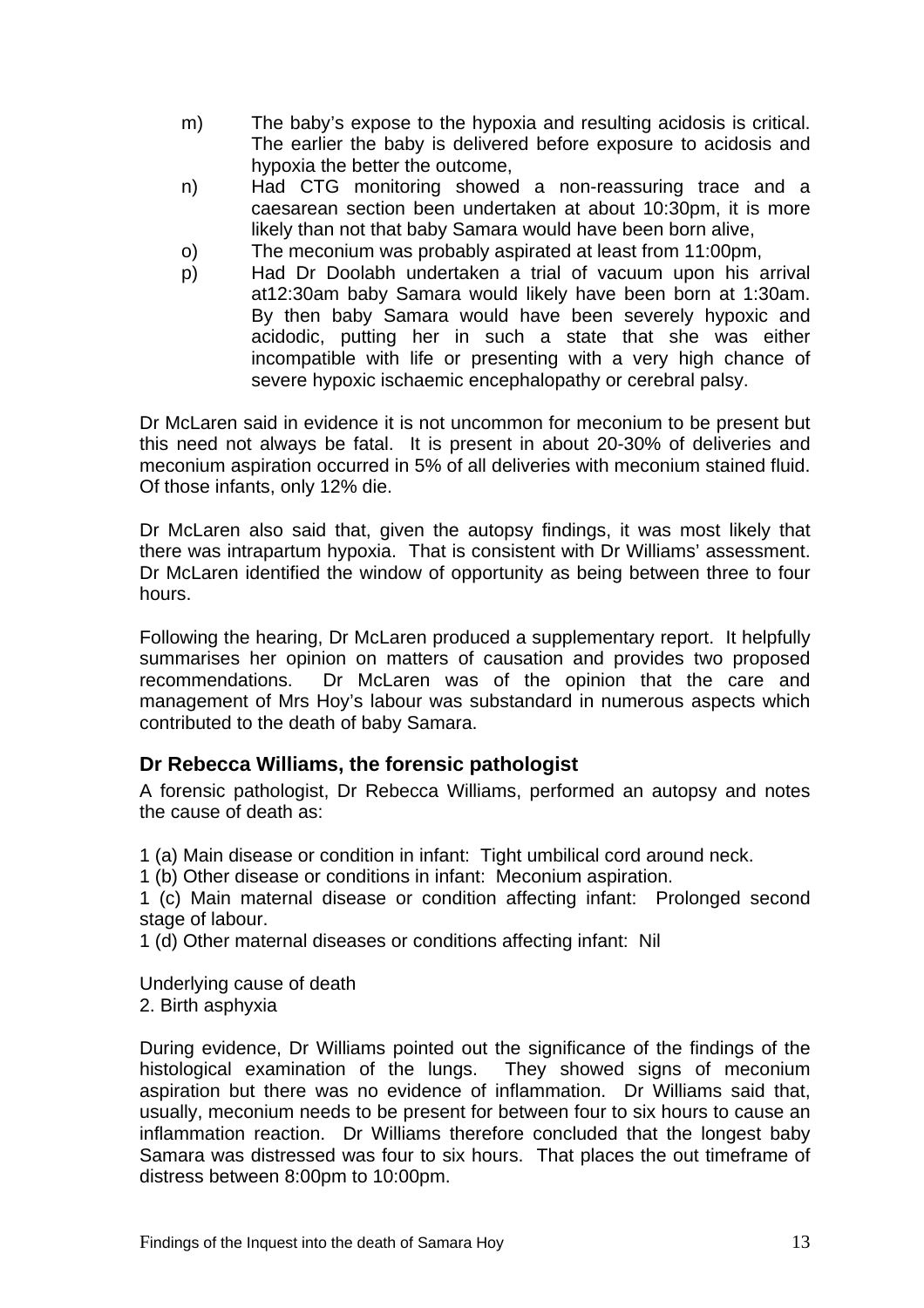Dr Williams then explained the significance of meconium being found in the placenta. She identified that this generally takes about two hours and therefore concluded that the presence of meconium at midnight was consistent with the meconium found in the placenta. This therefore places the shortest timeframe for distress at 12:00pm.

Dr Williams' evidence therefore establishes a probable timeframe for the onset of foetal distress in a range of two to six hours, being between 8:00pm and 10:00pm, and midnight.

Significantly, Dr Williams confirmed that the meconium aspiration was a result of the tight umbilical cord around the neck and the prolonged second stage of labour.

Dr Williams agreed that "though the brain (of baby Samara) appeared normal on autopsy, there was interference with functions like breathing and those sorts of things (heart rate) which actually led to the baby's death." Dr Williams stated that "although the brain is normal, certainly, the cells may not have been functioning normally if they were subject to hypoxia….when the cells don't receive enough oxygen supply, they can become irritable and that can sort of lead onto the sequence of events in which the brain's usual function, which includes controlling your heart rate and breathing rate, can be interfered with." Adding that "(she would) expect the brain to be normal, as it was in this case, because usually we need about between 12 and 24 hours to pass from the time of the insult of hypoxia before we can actually see changes that can be

appreciated under a microscope."

There was still a mark around the neck of the baby at autopsy and this showed to Dr Williams that "even one's (babies) who may have died, having had a cord around their neck, often there's not one single mark on the neck at autopsy. So, in this case, the fact that we do have the mark around the baby's neck tells us that it played a very significant part in this baby's death."

Dr Williams agreed that it showed that the cord tightened during the process of delivery. The cord around the neck raises two limbs of concern. Firstly, it interferes with the flow of nutrients from the mother to the foetus and waste removal from the foetus. Secondly, it interferes with the blood supply and drainage from the head of the baby.

Dr Williams also surmised that it is likely that because of the signs of distress "it sort of carries on for two hours", that there was some blood flow "getting to this baby's head."

## *Section 45 Findings*

Pursuant to Section 45 of the Coroner's Act, I make the following findings:

- 1) The identity of the deceased person was baby Samara Lea Hoy.
- 2) Baby Samara died as a result of birth asphyxia.
- 3) Place of death baby Samara died at the John Flynn Hospital, Tugun, in Queensland.
- 4) Date of death baby Samara died on the  $8<sup>th</sup>$  November 2008.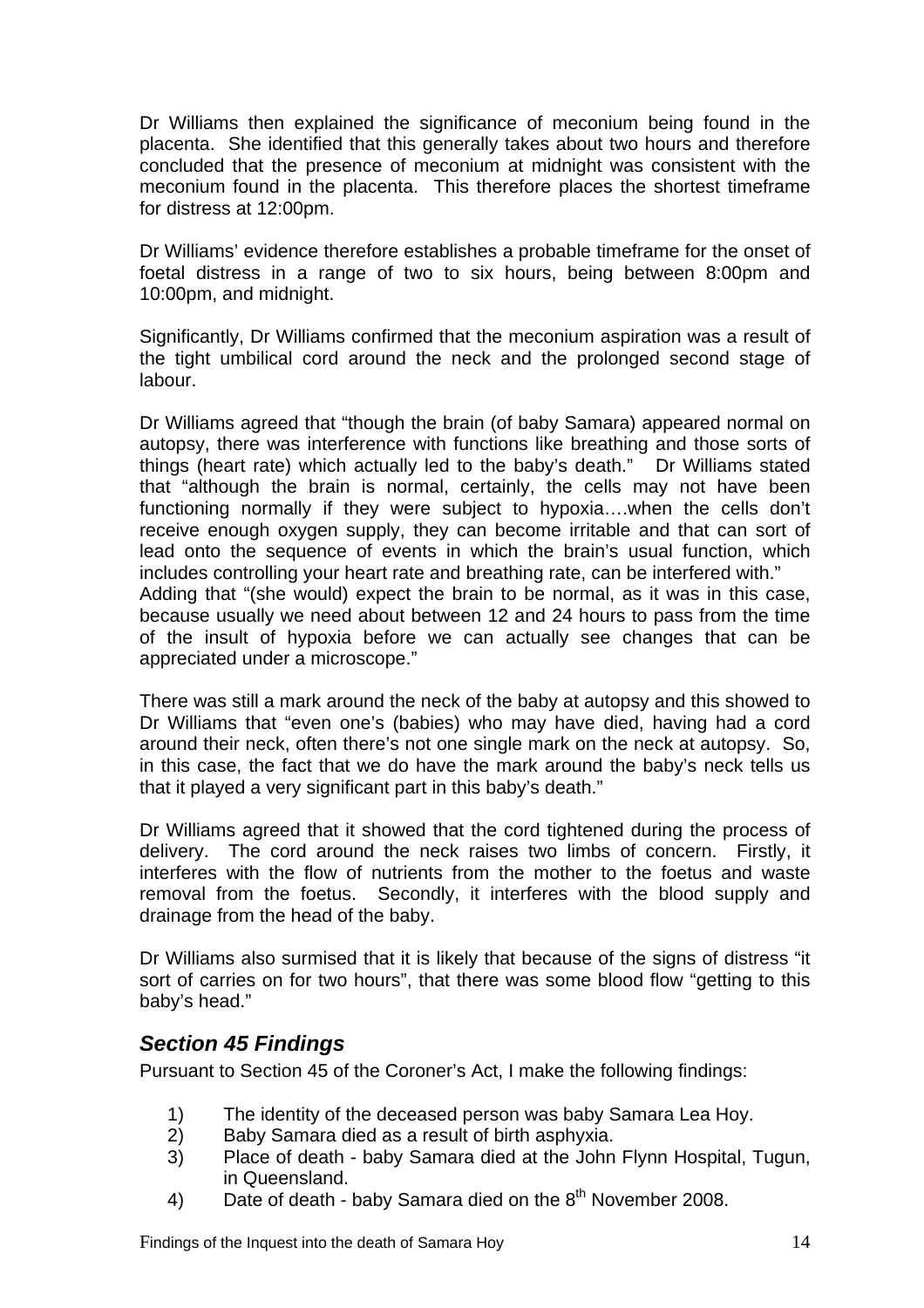5) Cause of death - a tight umbilical cord around her neck.

In addition to the above findings, pursuant to Section 46 of the Coroner's Act, I find as follows:

The admission CTG was too short and breached hospital policy.

Mrs Hoy was not adequately monitored during labour. In particular, the failure to commence a continuous CTG monitoring prior to 10:30pm and the failure to monitor the foetal heart rate at all during the period of 10:00pm and 10:30pm more than likely contributed to the death of baby Samara.

Had the CTG monitoring been commenced from 10:00pm, it would have produced a non-reassuring trace which would have caused Dr Doolabh to be called in immediately and the baby Samara delivered urgently by no later than 11:30pm, and perhaps as early as 10:30pm.

I find that the maintenance of medical records was woefully inadequate during the process. Information which was required to be recorded was not recorded. Recordings of the foetal heart rate were not made as required. Recordings of the foetal heart rate were not made according to hospital policy. Had proper records been undertaken, they would have, more than likely, produced a non-reassuring trace on the partigram and the second stage document, which would have led to Dr Doolabh being called in much earlier, and baby Samara being delivered urgently.

I find that there was a delay in calling Dr Doolabh. He should have been called at 10:30pm at the latest, but by the time Dr Doolabh was called baby Samara had been exposed to meconium for about two hours.

I find that the delay in calling Dr Doolabh when signs of foetal distress were present and when a delivery around 11:30pm would have been made, in fact this delay did contribute to the death of baby Samara.

I also find that Dr Doolabh's response when he was called was inadequate, and, as said by his own peers, substandard. When he was called, and attended, Dr Doolabh appeared oblivious to the urgency of the situation as it presented. He showed no leadership. Instead, he chose to sit at the bottom of the bed and watch and wait. All the signs that presented indicated that the situation was urgent and dire.

As I have already said, the medical note and the maintenance of medical records, and altering medical records, was of itself substandard. During the inquest it was discovered that alterations were made to the medical records. These alterations occurred after the coronial investigation commenced. Midwife Fankhauser admitted during the inquest that she had altered the notes and that she had subsequent to the inquest also admitted doing so. This is totally unacceptable behaviour of a midwife.

I note that midwives Fennell, Peller and Fankhauser prepared contemporaneous notes of the events after the death of baby Samara. These notes were not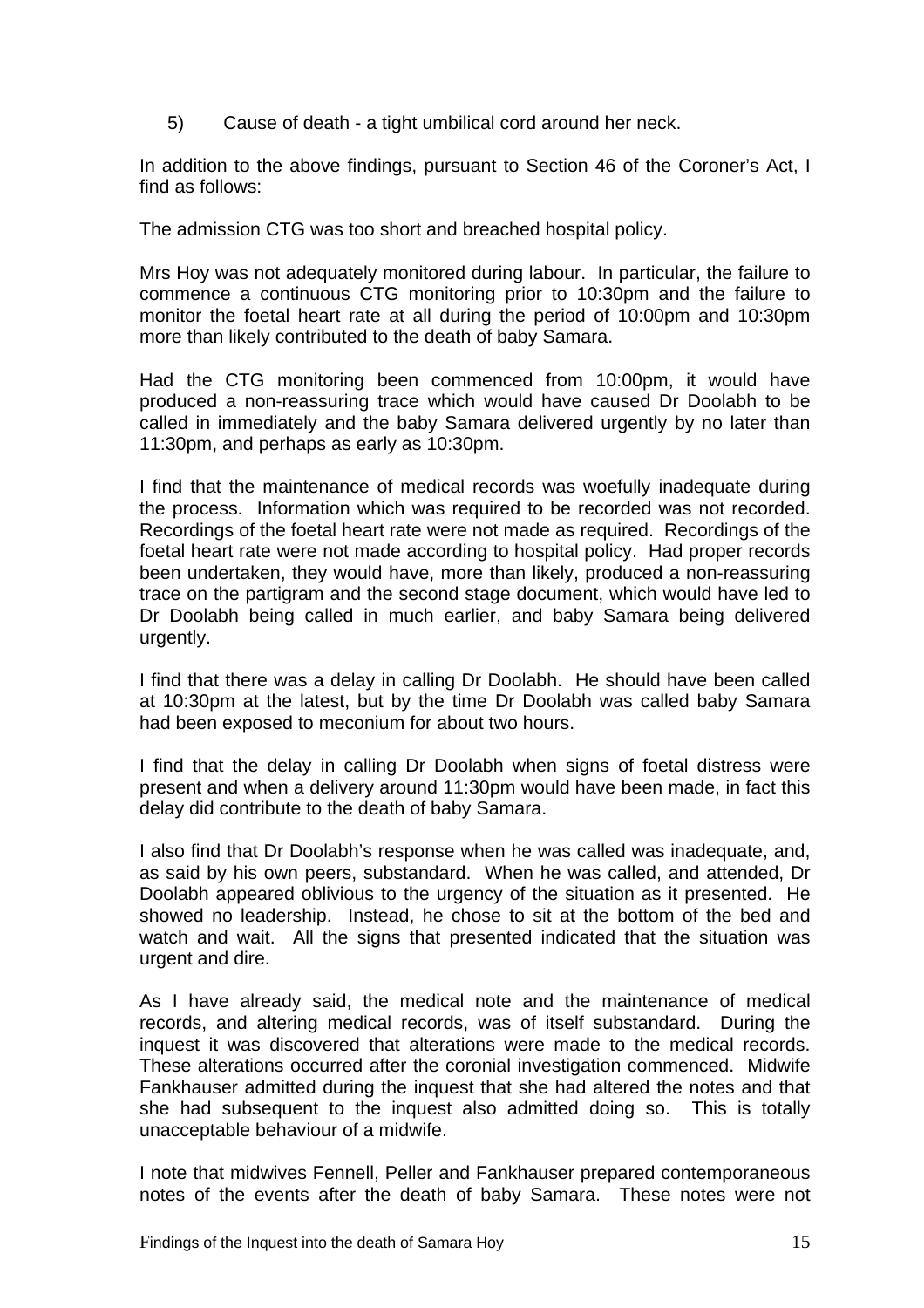placed on the medical file and were only produced later. It was inappropriate that these notes were not included in the medical records and handed to the Coroner's Office when the records were requested. Midwife Fennell did not fill in the medical file, as required, and stated so in her evidence. Some sections of the partigram were subsequently filled in by another person, possibly midwife Peller. This was inappropriate.

Midwife Peller did not complete the medical documentation, as required, and created her own record of her dealings with Mrs Hoy.

Midwife Fankhauser acknowledged that her record keeping was poor and less than satisfactory. She, too, kept her individual notes which did not become part of Mrs Hoy's medical records.

The behaviour of keeping separate medical records seems to be endemic. The fact that these records were not available when requested by the Coroner's Office is unsatisfactory. Midwife's Fankhauser's keeping of foetal heart records on a scrap of paper in her pocket which she subsequently lost, is in itself unsatisfactory.

Hospital policies on the whole were not adhered to, and nor were staff aware of them. For example, doctors using the hospital were not aware of the requirement for a paediatrician to be called for a birth in an instrument delivery. The fact that an instrument delivery alone was sufficient to cause a paediatrician to have been present seems to have been forgotten by both the obstetrician and paediatrician giving evidence. To this end, the hospital needs to ensure that all staff are aware of the relevant policies. This needs to be urgently addressed by the hospital.

During evidence three of the specialists called to give evidence were unaware of hospital policy. It is not worthwhile having policies if even the specialists are unaware of them.

Section 46 of the Coroner's Act provides that a Coroner may comment on anything connected with a death that relates to public health and safety, the administration of justice or ways to prevent deaths from happening in similar circumstances in the future. Accordingly, I make the following recommendations:

#### **Recommendation 1**

All women should have access to balanced antenatal information and classes clearly outlining normal and abnormal labour, when intervention may be required and why it may be necessary.

The classes should clearly outline:

- The possible risks of the intervention and the possible risks of not utilising the intervention method;
- The parents should be encouraged to raise any issue, discuss and ask any questions they feel an inclination to so during the classes, pregnancy and labour;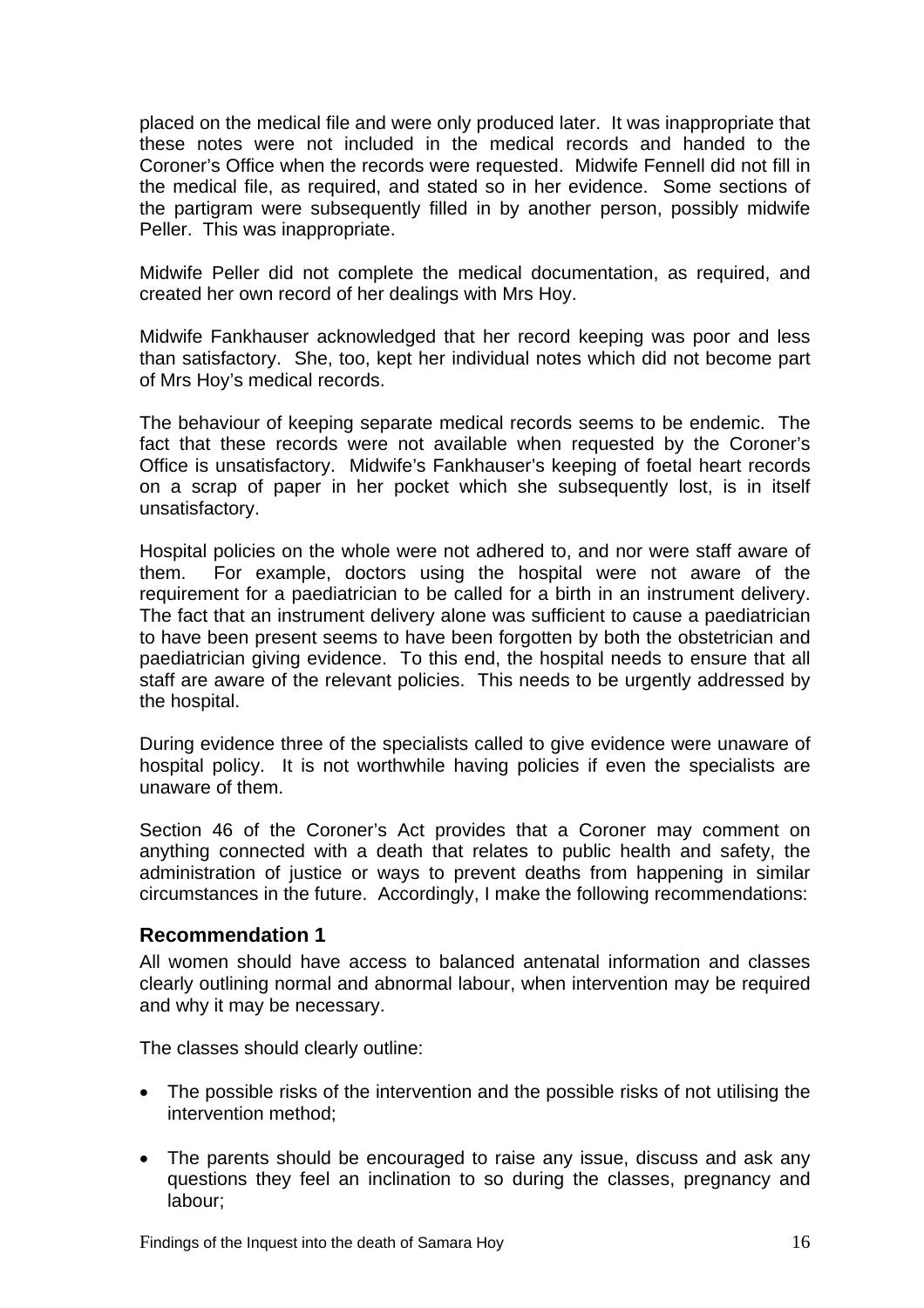- The circumstance of the attendance of each medical professional during labour so that the parents are more likely to have an understanding of the expectation of the attending medical professionals; and
- Should involve both midwife and obstetric facilitation.

Women should have an opportunity to discuss their labour antenatally with their midwife and obstetrician and address the issue of when and why intervention may be required.

#### **Recommendation 3**

The underlying guiding principle of maternity care is to achieve the outcome of a healthy mother and infant.

- If a couple choose to have a "birth plan", they should write their preferences down so their wishes are clearly communicated to the staff caring for them during labour. The plan should recognise that intervention may be required if necessary.
- Couples should be made aware that it is not realistic to have a birth plan for "natural childbirth" at all cost as natural childbirth is not always normal and intervention may be required under certain circumstances to give the best possible outcome.

## **Recommendation 4**

Intervention when required should be carefully explained by the attending midwife and obstetrician to ensure patients understand

- a. Why the intervention is necessary;
- b. The scientific evidence behind the need to intervene; and
- c. The appropriate risks and benefits of intervention in accordance with the duty to provide fully informed consent.

#### **Recommendation 5**

A mother refusing intervention despite recommendations by an obstetrician to use an intervention method is very serious and it should be clearly outlined in antenatal classes and discussed, both risks of using the intervention and not using the intervention, with the woman antenatally by her obstetrician and midwife. Any refusal should be carefully documented both at the time of discussion and during labour.

#### **Recommendation 6**

All midwives and obstetricians should

- Be familiar with RANZCOG CTG foetal surveillance guidelines and implement these CTG guidelines in their clinical practice;
- Attend regular CTG courses as part of their continuing professional development; and
- Attend regular CTG review meetings to review and improve outcomes in the maternity unit.

Midwives must be trained to recognise abnormal FHR patterns.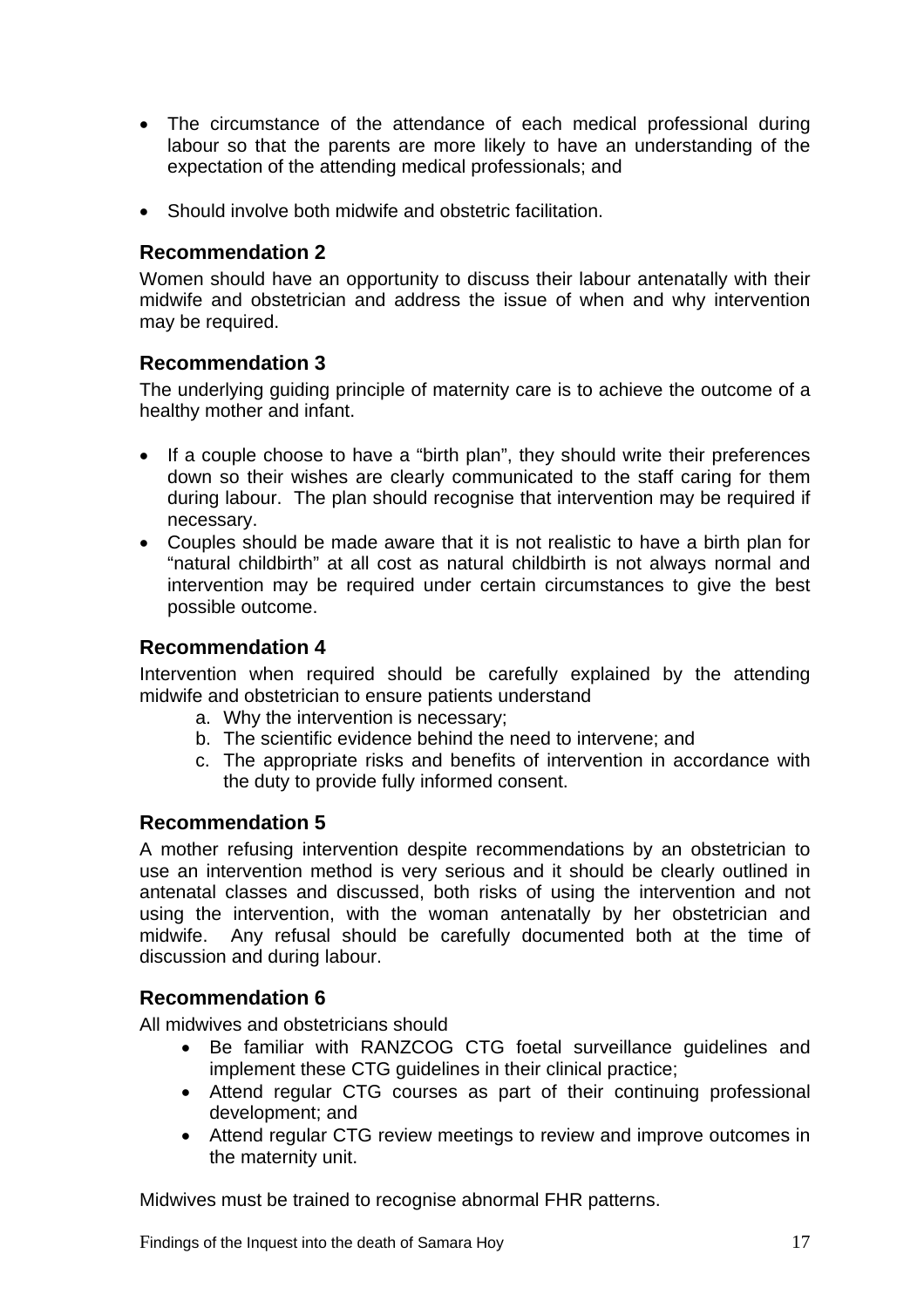All maternity units should encourage their midwifery obstetric staff to attend

- Obstetric emergency courses such as ALLSO/MaCRM/MOET to encourage and optimise professional teamwork and collaborative practice in the maternity unity between midwives and obstetricians; and,
- Neonatal resuscitation workshops.

## **Recommendation 8**

Ongoing professional development for midwives to ensure they are

- Competent in distinguishing and documenting abnormal from normal progress in pregnancy and labour;
- Refer to obstetricians in a timely and appropriate manner for ongoing care when pregnancy and labour become abnormal; and
- Follow evidenced based guidelines and scientific evidence in their clinical practice.

## **Recommendation 9**

All maternity units should ensure there are clear guidelines and instructions for midwives as to when to refer obstetricians.

## **Recommendation 10**

All maternity units should have a paediatrician or staff member capable of intubating a baby available to be present

- At all deliveries through meconium;
- Where there is evidence of foetal distress in labour; or
- Any instrument delivery or caesarean section.

## **Recommendation 11**

All maternity units should schedule paid time for all staff and attending medical professionals to familiarise themselves with all policies, procedures and guidelines in place at the unit and for any changes to same. Understanding of the policies and guidelines should be formally assessed at least annually.

## **Recommendation 12**

The Admission Policy should contain a direction that the necessity of CTG monitoring be explained to the mother and encouragement to persevere with the CTG should be encouraged in all cases where the mother requests the CTG be removed.

## **Recommendation 13**

That all the hospital policies addressing monitoring include a plain language direction that draws attention to abnormal FHR patterns as outlined by RANZCOG, irrespective of whether a Doppler or CTG is being used. The policies should also contain a plain language direction for specialists to be consulted if there is evidence of, or any concern about whether, an abnormal FHR pattern.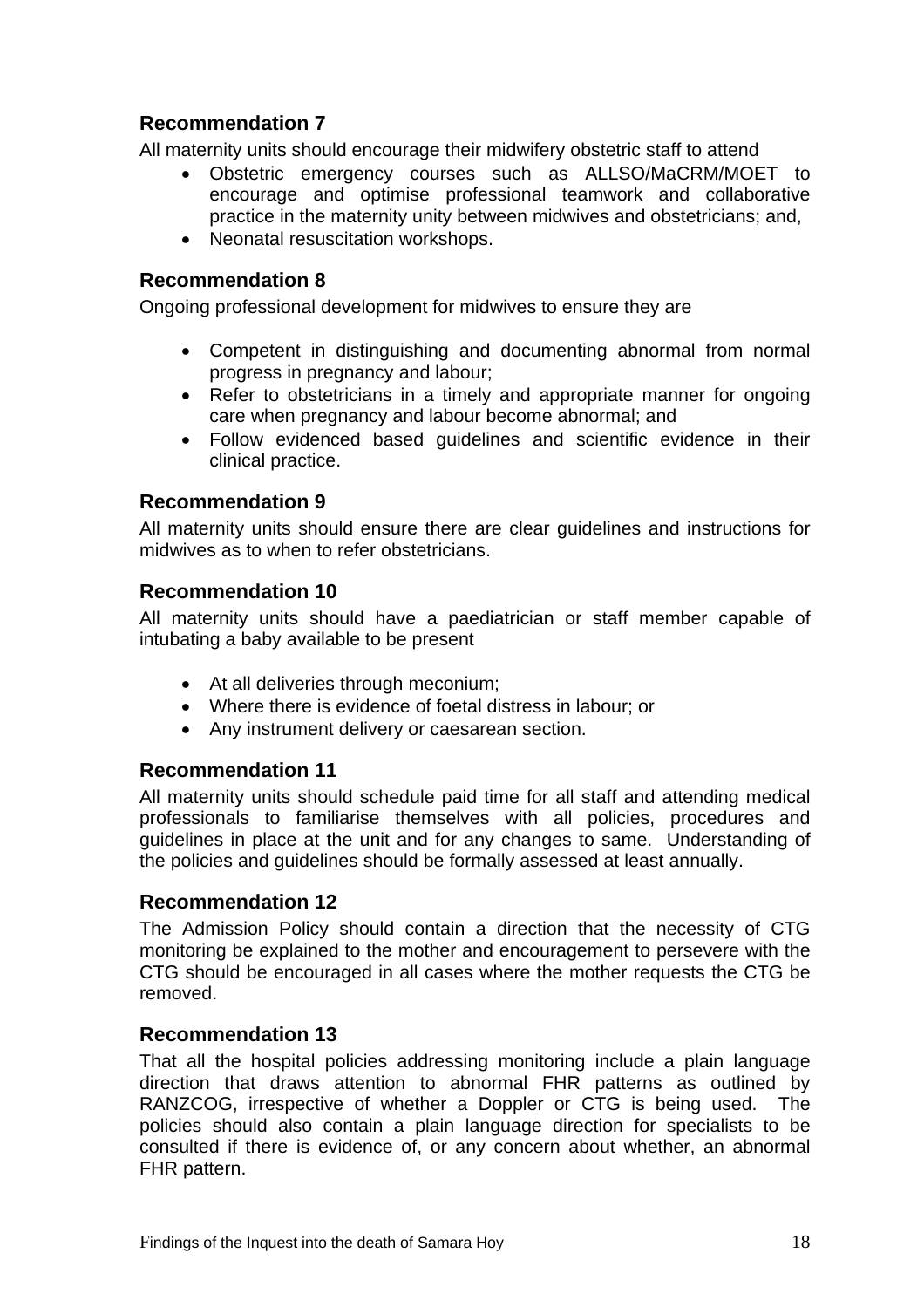Regular ongoing professional development for all medical professionals dealing with patients on communication in stressful situations should be required by their respective professional bodies to maintain registrations and licensing.

## **Recommendation 15**

John Flynn Hospital should assess current medical forms and similar documents that are to be maintained by midwives and make them much more user friendly in both number and readability. Facilities should be provided to allow the midwife to have the medical forms much closer to the patient so they can be maintained far more readily. Forms should be consolidated to the extent possible to elevate the need to complete multiple records of the same information.

The keeping of a separate record of a patient to be later transferred to the official medical records by all medical staff should be avoided. If however the need arises to do this all separate, notes written by medical staff should be considered a part of the medical records of the patient and included in the patient's medical file. The separate record should not leave the hospital or similar medical facility. This is a matter of privacy, a patient's right to be able to access all of their records as well as other bodies, including a Coroner's Court, having full access to all of a person's medical records where appropriate. Removal of any notes made on a patient should be seen as both unethical (whether intentional or unintentional) and illegal.

#### **Recommendation 16**

The issue of birth plans needs to be re-cast. Patients and staff need to be reinforced that a birth plan is a guide only and does not dictate the only method of delivery; nor did it mean that the patient is not open to assisted labour if the need arose, with suitable explanation. Expecting mothers need to be told that birth plans are important, but are only a guide and that all concerned need to be flexible and prepared to swiftly change the birth plan and do whatever is required to deliver the baby safely.

#### **Recommendation 17**

Dr Doolabh undertake re-training in Ventouse vacuum extraction, ethics and communication skills.

#### **Recommendation 18**

Midwife Fankhauser undertake re-training in CTG use – including when it should be used, communication skills, ethics and documentation.

#### **Recommendation 19**

That Ramsay Health Care and John Flynn Hospital implement the Open Disclosure National Standard.

#### **Recommendation 20**

The hospital implement a plain language policy on amendments to medical files in terms of the "practice" alluded to by Ms Sapwell.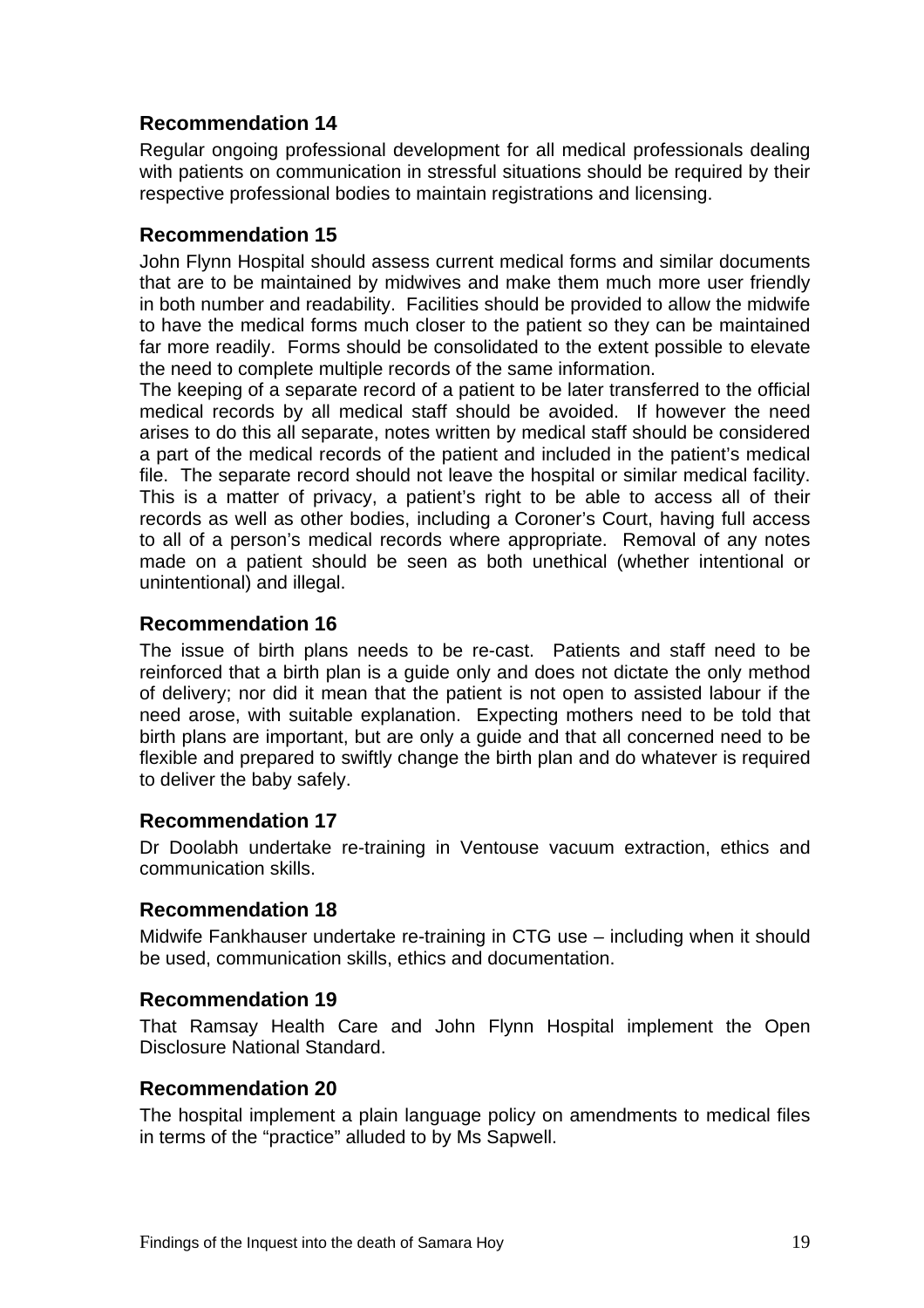The hospital implement a system so that approval be required from a senior hospital administrator or appropriately appointed person before a person can access medical files, once stored, and furthermore so that any party accessing medical records cannot do so without records being taken as to the date, time and identification of the person.

## **Referral pursuant to Section 48**

Section 48 of the Coroner's Act requires a Coroner, who as a result of information obtained while investigating a death, "reasonably suspects a person has committed an offence" to give the information to the appropriate prosecuting authority.

Subsection 2 refers to a suspicion, as opposed to a belief or knowledge of the commission of an offence. In Queensland Bacon Pty Ltd v Rees (1966) 115 CLR 266 at 303 (CLR) Kitto J said: "A suspicion that something exists is more than a mere idle wondering whether it exists or not; it is a positive feeling of actual apprehension or mistrust, amounting to 'a slight opinion, but without sufficient evidence', as Chambers Dictionary expresses it. Consequently, a reason to suspect that a fact exists is more that a reason to consider or look into the possibility of its existence (it is) something which in all the circumstances would create in the mind of a reasonable person in the position of the payee an actual apprehension or fear."

Subsection 4 of Section 48 enables a Coroner who reasonably believes information might cause an inquiry, to give such information to a disciplinary body of the person's profession or trade. This is a different test. The test for reasonable belief, not suspicion, is said to be "facts that can reasonably ground a suspicion may be substantially be less than that which would be required to ground a belief…" (George v Rockett 1990) 170 CLR 104 at (115).

Taken together, those subsections allow me to consider whether the medical care given to Mrs Hoy was of an appropriate standard, and if not, whether it was such that it should be referred to the appropriate professional body for consideration in relation to disciplinary action.

In relation to the alteration to the medical file, and thereby providing false information to the Court, I find that midwife Fankhauser altered the medical records, in that she altered the labour progress notes in a medical record of the observations at 10:30pm to make it appear as though those observations were taken at 11:30pm.

The alteration could not be said to correct an inaccurate recording made earlier, and therefore offer an innocent explanation. The events recorded at 10:30pm include that midwife Fankhauser "received care of Simone." It naturally follows that the matters written at that time must have been recorded when midwife Fankhauser took over the care of Mrs Hoy.

The attempt to delay these observations may be readily found to be an attempt to mislead a reader of the medical file. Midwife Fankhauser said that alteration was made at 8:00am on the  $8<sup>th</sup>$  November 2008, some six hours after the death. She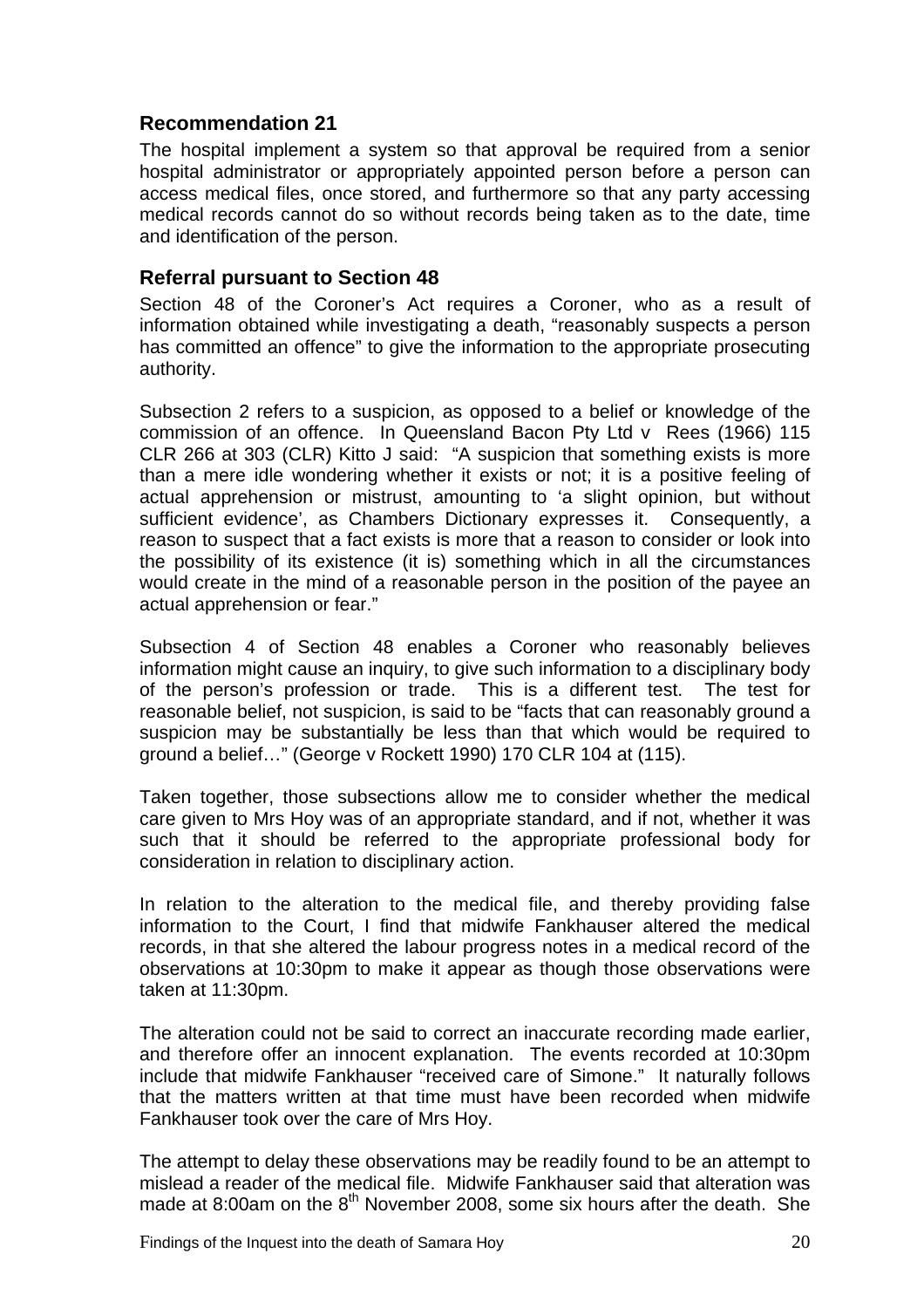accepted that when she made the alteration she was aware that amendments were only to be made to the medical file in a clear manner so as to alert a subsequent reader of the medical notes that a correction had been made. She did not, however, accept that at the time she made the amendment she was aware of a coronial investigation. She nevertheless said that she knew later in the day of the  $8<sup>th</sup>$  November that a coronial investigation was underway.

This evidence needs to be considered to ascertain whether there is sufficient evidence upon which a jury could be satisfied that midwife Fankhauser committed an offence in that she attempted to pervert the course of justice, pursuant to Section 140 of the Criminal Code. Accordingly, the matter should be referred to the Director of Public Prosecutions for consideration.

Midwife Fankhauser gave a statement on the 14<sup>th</sup> June 2009 in which she sought to explain time entries which she made in the labour progress notes on the  $7<sup>th</sup>$ November 2008. In a subsequent statement she made on the 15<sup>th</sup> May 2010, she sought to correct one of the entries which she made on those notes.

At the time she did not have access to the original medical file. There is no reason to suspect that she did. She says that she did not recall making any corrections to the file. A statement from the investigating police officer reveals that she, the police officer, retrieved the original file on the  $10<sup>th</sup>$  November 2008 and provided records to Queensland Health Forensic and Scientific Services (QHFSS).

A statement from one Karyn Loughran, an administrative officer in the employ of QHFSS, reveals that the hospital charts for Mrs Hoy and baby Samara were submitted to QHFSS and kept in a secure cabinet for the forensic pathologist until they were returned at the end of the investigation by registered post. The medical records were returned to the hospital by registered mail on or about the 12<sup>th</sup> November 2008.

A copy of the medical file was subsequently produced by the hospital to the Coroner's Office on the 3<sup>rd</sup> December 2008. A copy of that has the last entry in the labour progress notes as an entry by midwife Peller on the  $9<sup>th</sup>$  November 2008. In that version, the observation at 10:30pm is not altered. It is impossible to say when the copy was taken, but it must have been taken after the entry was made on the 9<sup>th</sup> of November 2008. Miss Sapwell indicated that the copy was taken on the  $10^{th}$  November 2008.

Dr McMaster stated that he copied the file on the morning of the  $8<sup>th</sup>$  November 2008. That version of the records was given to Dr Trueman, who produced a copy to the Court. A study of that version reveals that at the time Dr McMaster copied the records the file was not altered. He does not have the entry of the  $9<sup>th</sup>$ November 2008, which is consistent with when Dr McMaster said he copied the file.

Miss Sapwell gave evidence that the accepted practice at the hospital was to identify any amendments made to a medical file by crossing out the error. She also identified that medical files are not generally accessible and are kept at the Health Information Service, which is locked after hours and staffed at other times.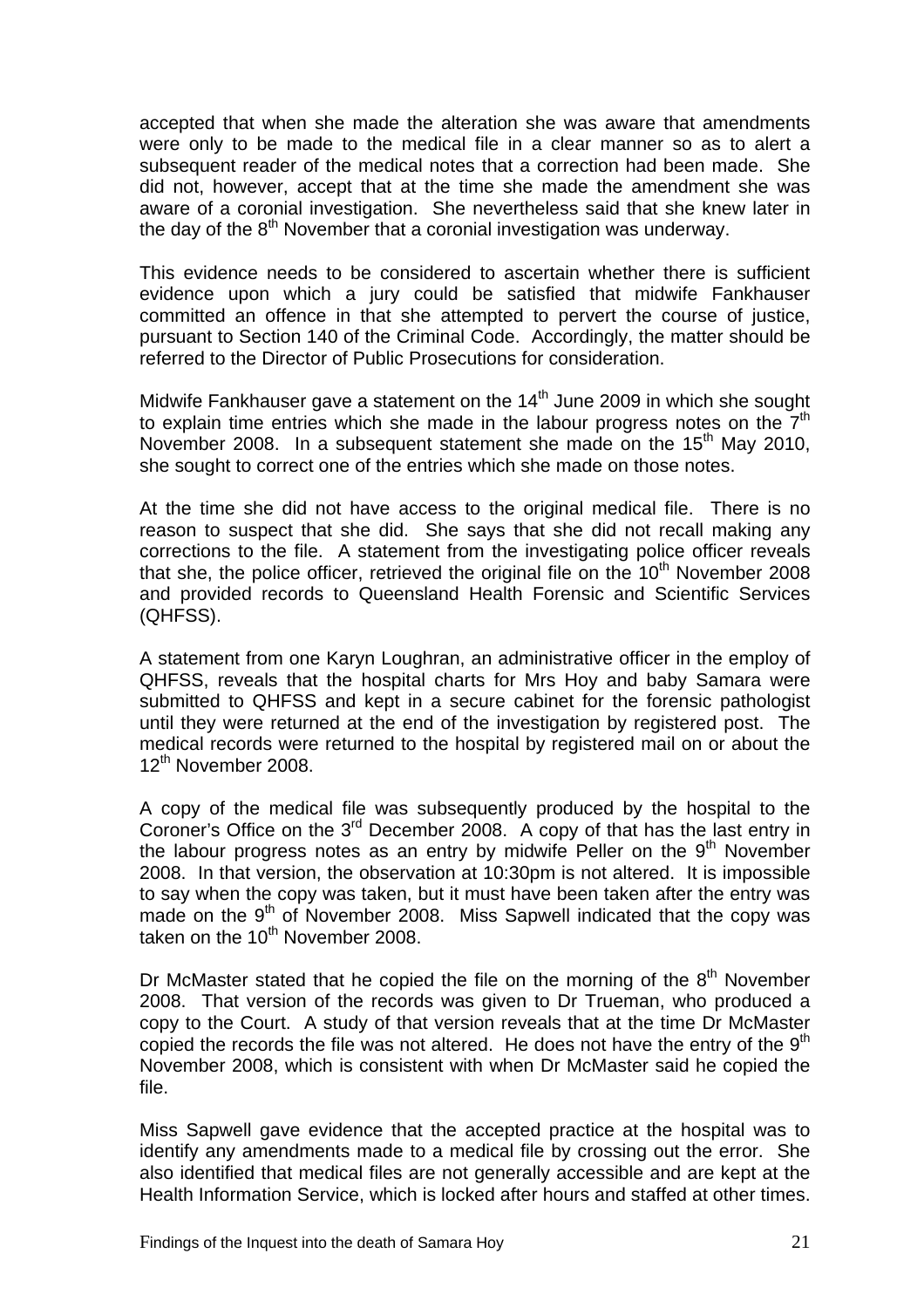The only people with a key are the Health Service Coordinator, the Clerical Coordinator, and that is in the case of emergencies only.

The original medical file was received at the Coroner's office at around 24<sup>th</sup> April 2009. It would appear that the original file was most likely altered at some time between the  $12<sup>th</sup>$  November 2008, by which time midwife Fankhauser well knew that a coronial investigation was underway, and the  $24<sup>th</sup>$  April 2009. It needs to be decided whether the alteration of records in the face of a coronial investigation was in itself an attempt to pervert the course of justice.

In order to establish an offence under Section 140 of the Criminal Code (attempt to pervert the course of justice) a prosecution must prove:

- a. That midwife Fankhauser did the alleged conduct;
- b. The alleged conduct had the tendency to pervert the course of justice, that is turn it aside from its proper course. The prosecution need not prove that the course of justice was in fact perverted, or would have been perverted. It is sufficient to establish that there was a real risk that an injustice might result.
- c. That midwife Fankhauser intended to pervert the course of justice by her actions.

Midwife Fankhauser admitted, maintaining privilege, that she made the alteration. This admission may not be used against her, except in the case of perjury, but there is, looking at the totality of the evidence, evidence upon which a jury could infer that midwife Fankhauser made the amendments in circumstances and altered the file in a restricted area.

It could be said that midwife Fankhauser's act was calculated to mislead the police during an investigation and may amount to an attempt to pervert the course of justice, in that it was action taken before the tribunal proceedings commenced, which would have the tendency to frustrate or deflect the course of curial or tribunal proceedings which are imminent, or even possible. (R v Rogerson 1991, 1992 174 CLR 268, as per Mason CJ at 277).

Accordingly, it is possible that the altering of records in the face of a coronial investigation or police investigation may amount to an attempt to pervert the course of justice if "proceedings are imminent, probable or even possible."

In this case, given the circumstances of the death of baby Samara and the multitude of failures in managing Mrs Hoy's labour, a jury could infer that the records were altered at a time when curial proceedings, in the form of disciplinary, coronial and perhaps criminal, were imminent, probable or possible in that the amendment of the records seeks to record a different timing of events and to represent a false version of events and an untruthful story.

In this case, the coronial investigation began when I, as the Coroner, received a Form 1A from Dr Doolabh and ordered that the proposed death certificate was not to be issued. It was at this point a jury could find that a coronial investigation was underway in which time the medical file was accessed and altered.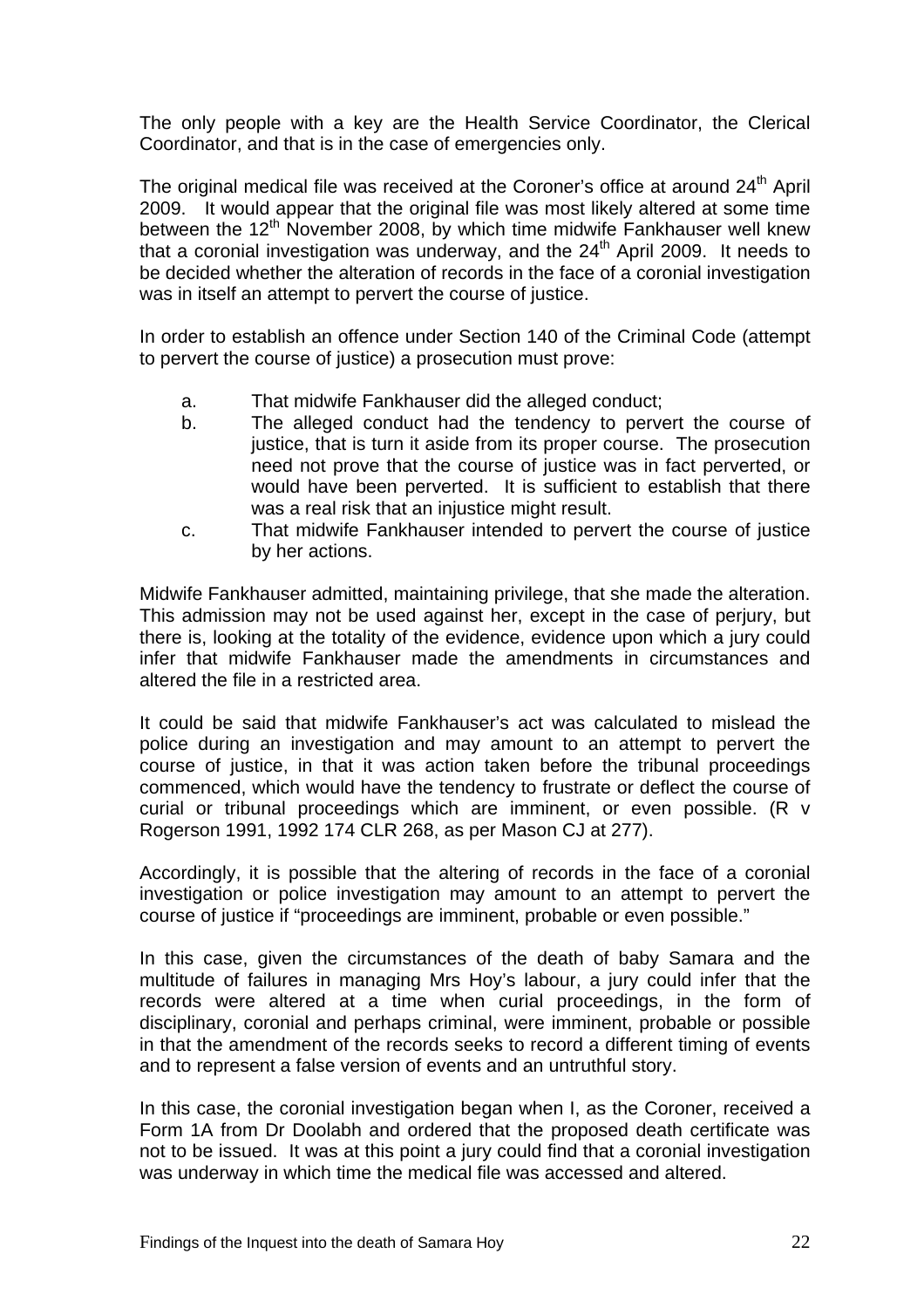Accordingly, I refer material gathered during these proceedings to the Director of Public Prosecutions for consideration, pursuant to Section 48 of the Coroner's Act.

## **Adequacy of medical treatment**

Dr McLaren made three particular criticisms of Dr Doolabh's management of Mrs Hoy's labour after he arrived at 12:30pm. His communication of the interventions necessary at that time was poor. He needed to be assertive and offer adequate explanations for the necessary intervention. His lack of assertive action and subsequent inaction, led to the second stage being left to go on for far too long in circumstances where there were apparent signs of foetal distress. Dr McLaren's unchallenged expert opinion was that the only reasonable course of action was for a Ventouse extraction to be undertaken immediately upon his arrival at 12:30pm.

Dr McLaren was also critical of the evidence given by Dr Doolabh on the use of the vacuum. In particular, Dr Doolabh said that the positioning of the head was not critical, and it did not matter if the baby was in the LOA, LOT or LOP position. He also said that he could perform a vacuum extraction, even though he did not examine the patient himself and the midwife when the last examination had been undertaken by a midwife two hours before. Dr Doolabh also said that the positioning of the head was important for a forceps delivery, but with a Ventouse it is not critical to get the cap in the occiput.

The evidence shows that Dr Doolabh had multiple pulls with two different vacuum instruments to effect delivery of baby Samara, and that he placed the cap over the parietal region. This suggests that the placement of the cap was not optimum and probably contributed to the need for seven pulls and reason why the first vacuum instrument was not successful. That sufficiently demonstrates a lack of competency in respect of a necessary intervention method for labour.

Dr McLaren also stated that Dr Doolabh failed to undertake CTG monitoring when there were compelling signs it was required. Dr Doolabh recognised the existence of these signs during cross examination and offered no adequate explanation for not using CTG.

I find that there is sufficient evidence to warrant Dr Doolabh's management of the labour being reviewed by his professional body. There is a body of evidence which might cause a disciplinary body to conclude that Dr Doolabh failed to provide Mrs Hoy with an adequate standard of care. Accordingly, I direct that the material gathered during the inquest be provided to the Medical Board of Australia for its consideration.

Midwife Fankhauser's management of Mrs Hoy's labour was inadequate for the reasons discussed above. There is a sufficient body of evidence to warrant her conduct to be reviewed by a disciplinary body. There is a body of evidence which might cause a disciplinary body to conclude that she failed to provide Mrs Hoy with an adequate standard of care. The disciplinary board could also conclude that any attempt by midwife Fankhauser to deliberately alter the records and in turn mislead the Court, indicates that she is not a fit and proper person to be registered. Accordingly, I direct that the material gathered during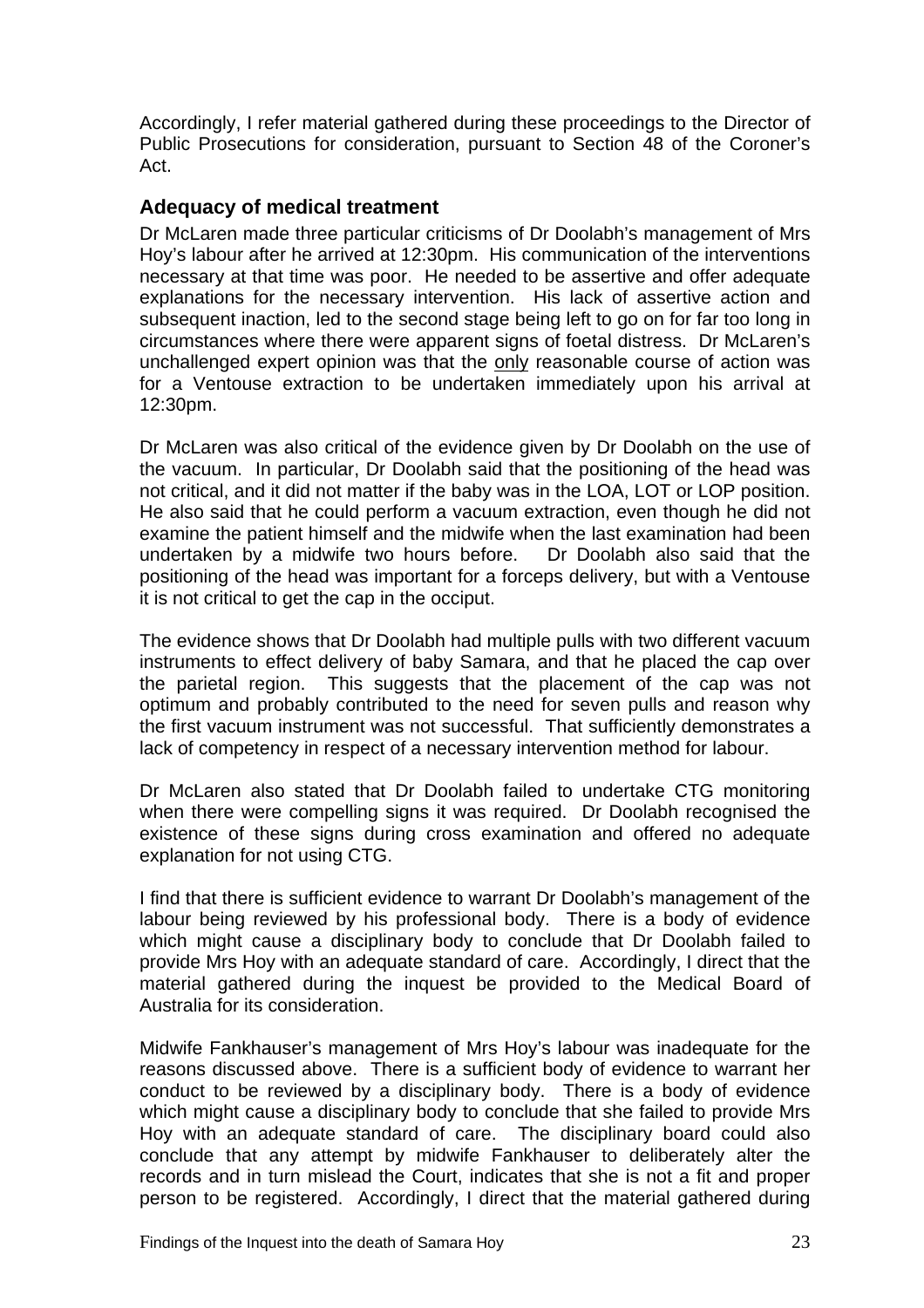these proceedings be referred to the Nursing and Midwifery Board of Australia for its consideration.

## **Further reasons to refer midwife Fankhauser to the DPP**

After the inquest it was submitted on behalf of midwife Fankhauser by her counsel that privilege against self incrimination had not been waived and applied to midwife Fankhauser's letter of confession she subsequently sent to the Board.

I note that privilege was not claimed by midwife Fankhauser in her letter to the Board, nor was privilege claimed by her counsel when the letter to the Board was included in submissions made by her counsel and forwarded to me, the Coroner.

It was one thing for midwife Fankhauser to claim privilege during the hearing and then answer questions against her interest when so directed. In this case statutory privilege clearly applies. It is a different matter entirely when midwife Fankhauser, acting on her own volition independently and not directed by me, the Coroner, chooses to write a confession to the Board. It was her decision to so do; she was not acting under any coronial direction to refer herself to the Board, in fact I was totally unaware midwife Fankhauser had referred herself by way of a confession to the Board, so it could not be argued that her confession to the Board was derivative evidence because it was not made as a direct or indirect result of evidence given by midwife Fankhauser at the inquest.

I therefore find that the confession by midwife Fankhauser to the Board is not subject to privilege against self incrimination. In fact, during the inquest midwife Fankhauser claimed privilege and was directed to answer, thereby benefiting from the statutory protection afforded by s39 of the Coroner's Act.

Her subsequent confession to the Board has nothing whatsoever to do with the inquest. As I have said, her behaviour in referring herself to the Board was unilateral on her part voluntary, and not in anyway directed by me, the Coroner.

The question remains however, is that, if privilege applies to midwife Fankhauser's evidence, was it waived by her subsequent dealings with the Board, independent of any direction or even knowledge of me, the Coroner.

Whilst it is accepted law that privilege is not waived by the mere presence of a privileged document in the hands of a third party, in this case there was no attempt to obtain the letter to the Board containing her confession. Midwife Fankhauser voluntarily through her counsel disclosed it to the Court and the Board.

It was contended on behalf of midwife Fankhauser that, in accord with Mann v Carnell (1999) 168 ALR 86 at (28) per Gleeson CJ, Gauldron, Gummo & Callinan JJ, and Spotless Group Pty Ltd (2006) 16 VRI, that her waiver of privilege is not established by voluntary disclosure to a third party for a specific and limited purpose.

In Mann v Carnell the Court held that privilege was not waived because the advice was provided to a member of the Legislative Assembly on a confidential